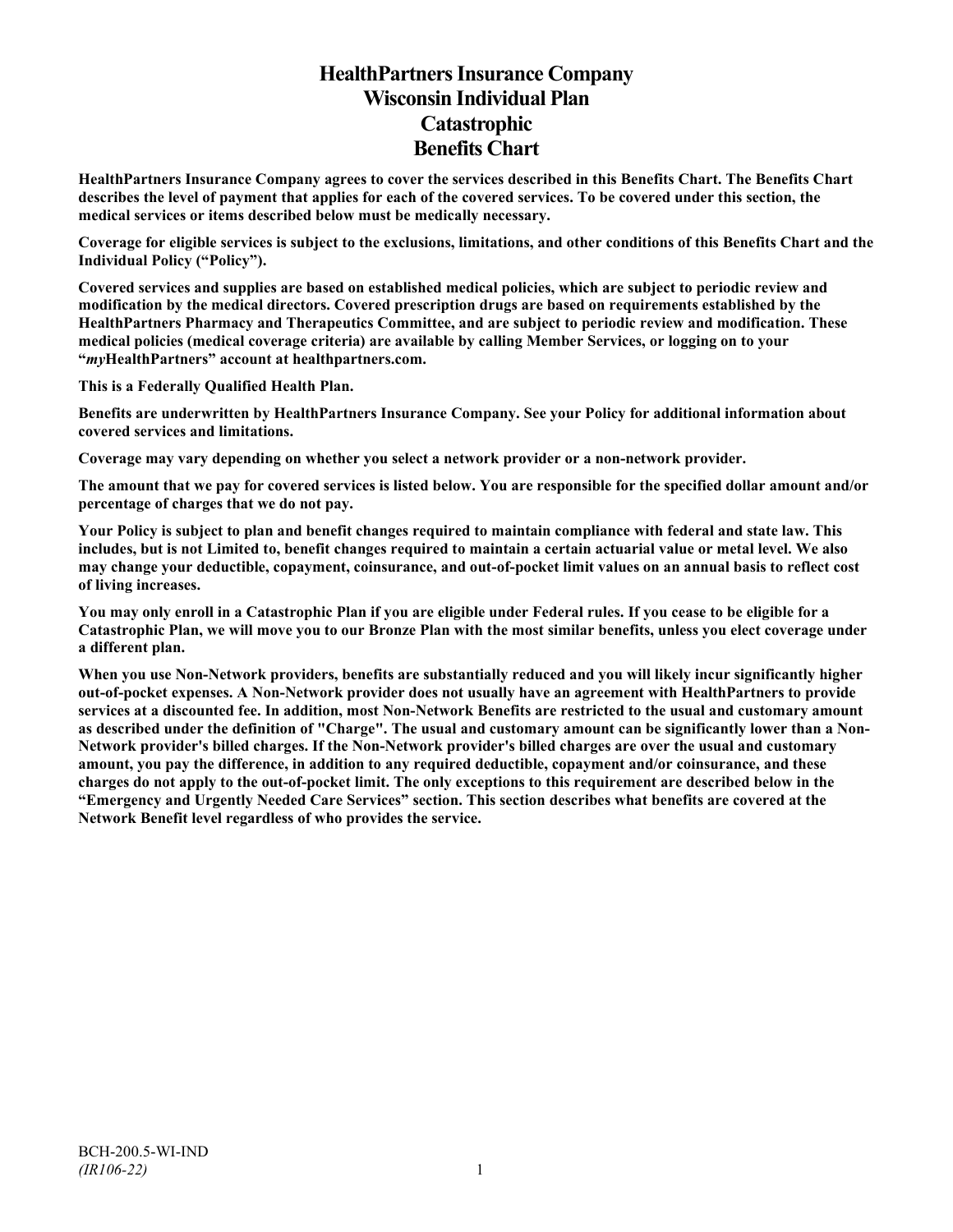# **These definitions apply to the Benefits Chart. They also apply to your Policy.**

| <b>Biosimilar Drug:</b> | A prescription drug, approved by the Food and Drug Administration (FDA), that the FDA has<br>determined is biosimilar to and interchangeable with a biological brand name drug. Biosimilar<br>drugs are not considered generic drugs and are not covered under the generic drug benefit.                                                                                                                                                                                                                                                                                                                                     |
|-------------------------|------------------------------------------------------------------------------------------------------------------------------------------------------------------------------------------------------------------------------------------------------------------------------------------------------------------------------------------------------------------------------------------------------------------------------------------------------------------------------------------------------------------------------------------------------------------------------------------------------------------------------|
| <b>Brand Name Drug:</b> | A prescription drug, approved by the Food and Drug Administration (FDA), that is manufactured,<br>sold or licensed for sale under a trademark by the pharmaceutical company that originally<br>researched and developed the drug. Brand name drugs have the same active-ingredient formula as<br>the generic version of the drug. However, generic drugs are manufactured and sold by other drug<br>manufacturers and are generally not available until after the patent on the brand name drug has<br>expired. A few brand name drugs may be covered at the generic benefit level if this is indicated on<br>the formulary. |
| <b>Calendar Year:</b>   | This is the 12-month period beginning 12:01 A.M. Central Time, on January 1, and ending 12:00<br>A.M. Central Time of the next following December 31.                                                                                                                                                                                                                                                                                                                                                                                                                                                                        |
| Charge:                 | For covered services delivered by a network provider, this is the provider's discounted fee for a<br>given medical/surgical service, procedure or item.                                                                                                                                                                                                                                                                                                                                                                                                                                                                      |
|                         | For covered services delivered by non-network providers, a contracted rate may apply if such<br>arrangement is available to HealthPartners.                                                                                                                                                                                                                                                                                                                                                                                                                                                                                  |
|                         | For the Usual and Customary Charge for covered services delivered by non-network providers,<br>our payment is calculated using one of the following options in the following order, depending on<br>availability: 1) a percentage of the Medicare fee schedule; 2) a comparable schedule if the service<br>is not on the Medicare fee schedule; or 3) a commercially reasonable rate for such service if a fee<br>schedule is not available.                                                                                                                                                                                 |
|                         | The Usual and Customary Charge is the maximum amount allowed that we consider in the<br>calculation of the payment of charges incurred for certain covered services. You must pay for any<br>charges above the usual and customary charge, and they do not apply to the out-of-pocket limit.                                                                                                                                                                                                                                                                                                                                 |
|                         | A charge is incurred for covered ambulatory medical and surgical services, on the date the service<br>or item is provided. A charge is incurred for covered inpatient services, on the date of admission to<br>a hospital. To be covered, a charge must be incurred on or after your effective date and on or<br>before the termination date.                                                                                                                                                                                                                                                                                |
|                         | Copayment/Coinsurance: The specified dollar amount, or percentage, of charges incurred for covered services, which we do<br>not pay, but which you must pay, each time you receive certain medical services, procedures or<br>items. Our payment for those covered services or items begins after the copayment or coinsurance<br>is satisfied. Covered services or items requiring a copayment or coinsurance are specified in this<br>Benefits Chart.                                                                                                                                                                      |
|                         | For services provided by a network provider:                                                                                                                                                                                                                                                                                                                                                                                                                                                                                                                                                                                 |
|                         | An amount which is listed as a flat dollar copayment is applied to a network provider's discounted<br>charges for a given service. However, if the network provider's discounted charges for a service or<br>item is less than the flat dollar copayment, you will pay the network provider's discounted charge.<br>An amount which is listed as a percentage of charges or coinsurance is based on the network<br>provider's discounted charges, calculated at the time the claim is processed, which may include an<br>agreed upon fee schedule rate for case rate or withhold arrangements.                               |
|                         | For services provided by a Non-Network provider:                                                                                                                                                                                                                                                                                                                                                                                                                                                                                                                                                                             |
|                         | Any copayment or coinsurance is applied to the lesser of the provider's charges or the usual and<br>customary charge for a service.                                                                                                                                                                                                                                                                                                                                                                                                                                                                                          |
|                         | A copayment or coinsurance is due at the time a service is provided, or when billed by the<br>provider. The copayment or coinsurance applicable for a scheduled visit with a network provider<br>will be collected for each visit, late cancellation and failed appointment.                                                                                                                                                                                                                                                                                                                                                 |
|                         |                                                                                                                                                                                                                                                                                                                                                                                                                                                                                                                                                                                                                              |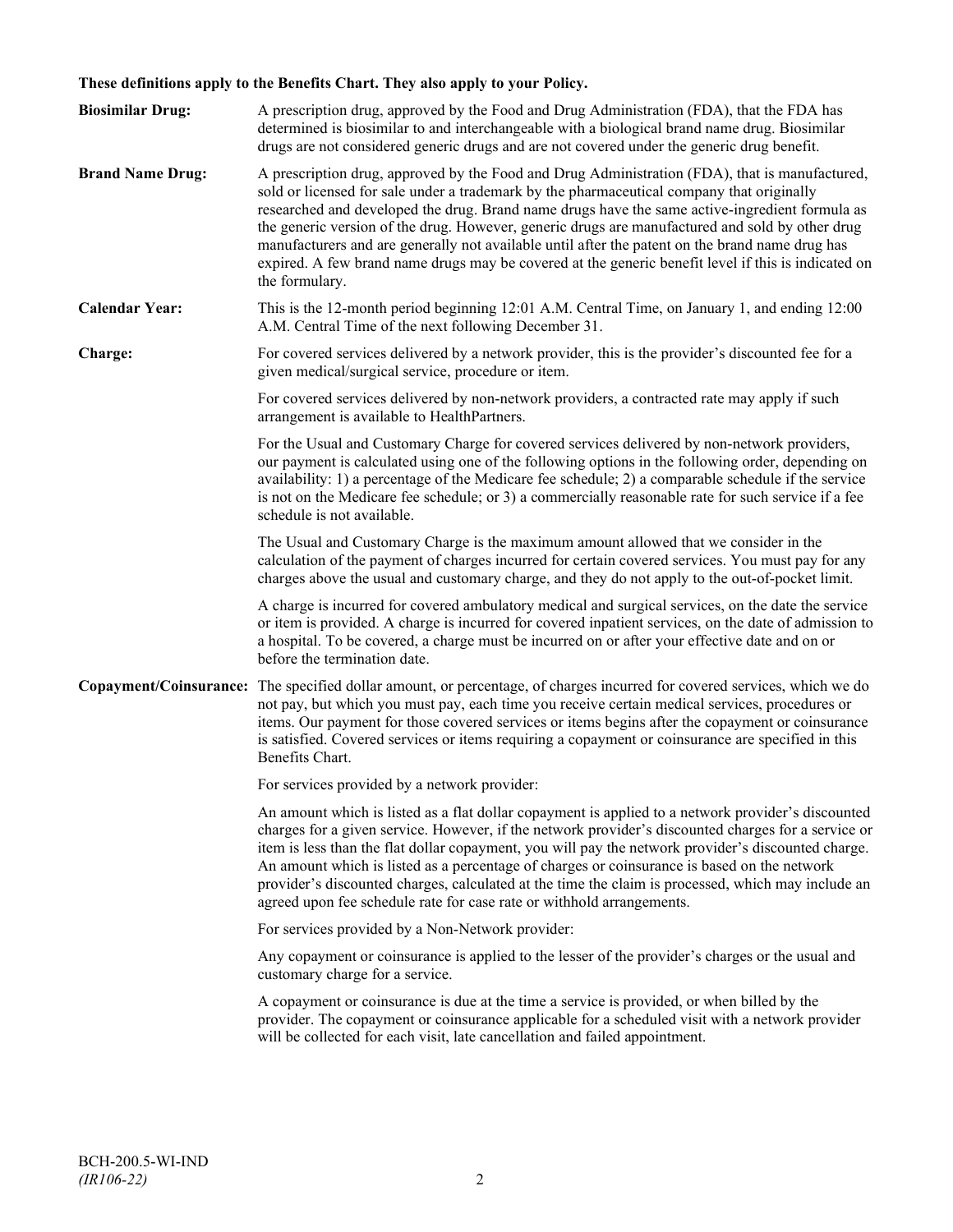| Deductible:                    | The specified dollar amount of charges incurred for covered services, which we do not pay, but an<br>enrollee or a family has to pay first in a calendar year. Our payment for those services or items<br>begins after the deductible is satisfied. For network providers, the amount of the charges that apply<br>to the deductible are based on the network provider's discounted charges, calculated at the time<br>the claim is processed, which may include an agreed upon fee schedule rate for case rate or<br>withhold arrangements. For non-network providers, the amount of charges that apply to the<br>deductible are the lesser of the provider's charges or the usual and customary charge for a service. |
|--------------------------------|-------------------------------------------------------------------------------------------------------------------------------------------------------------------------------------------------------------------------------------------------------------------------------------------------------------------------------------------------------------------------------------------------------------------------------------------------------------------------------------------------------------------------------------------------------------------------------------------------------------------------------------------------------------------------------------------------------------------------|
|                                | Any amounts paid or reimbursed by a third party, including, but not Limited to: point of service<br>rebates, manufacturer coupons, manufacturer debit cards or other forms of direct reimbursement to<br>an Insured for a product or service, will not apply toward your deductible, to the extent permitted<br>under state and federal law.                                                                                                                                                                                                                                                                                                                                                                            |
|                                | Your plan has an embedded deductible. This means once a member meets the individual<br>deductible, the plan begins paying benefits for that person. If two or more members of the family<br>meet the family deductible, the plan begins paying benefits for all members of the family,<br>regardless of whether each member has met the individual deductible. However, a member may<br>not contribute more than the individual deductible toward the family deductible.                                                                                                                                                                                                                                                |
|                                | All services are subject to the deductible unless otherwise indicated below in this Benefits Chart.                                                                                                                                                                                                                                                                                                                                                                                                                                                                                                                                                                                                                     |
| Formulary:                     | This is a current list, which may be revised from time to time, of prescription drugs, medications,<br>equipment and supplies covered by us as indicated in this Benefits Chart which are covered at the<br>highest benefit level. Some drugs on the formulary may require prior authorization to be covered<br>as formulary drugs. The formulary, and information on drugs that require prior authorization, are<br>available by calling Member Services, or logging on to your "myHealthPartners" account at<br>healthpartners.com.                                                                                                                                                                                   |
| <b>Generic Drug:</b>           | A prescription drug, approved by the Food and Drug Administration (FDA), that the FDA has<br>determined is comparable to a brand name drug product in dosage form, strength, route of<br>administration, quality, intended use and documented bioequivalence. Generally, generic drugs<br>cost less than brand name drugs. Some brand name drugs may be covered at the generic drug<br>benefit level if this is indicated on the formulary.                                                                                                                                                                                                                                                                             |
| <b>Non-Formulary Drug:</b>     | This is a prescription drug, approved by the Food and Drug Administration (FDA), that is not on<br>the formulary, is medically necessary and is not investigative or experimental or otherwise<br>excluded under your Policy.                                                                                                                                                                                                                                                                                                                                                                                                                                                                                           |
| <b>Out-of-Pocket Expenses:</b> | You pay the specified copayments/coinsurance and deductibles applicable for particular services,<br>subject to the out-of-pocket limit described below. These amounts are in addition to the monthly<br>enrollment payments.                                                                                                                                                                                                                                                                                                                                                                                                                                                                                            |
| <b>Out-of-Pocket Limit:</b>    | You pay the copayments/coinsurance and deductibles for covered services, to the individual or<br>family out-of-pocket limit. Thereafter we cover 100% of charges incurred for all other covered<br>services, for the rest of the calendar year. You pay amounts greater than the out-of-pocket limit if<br>you exceed any visits or day limits.                                                                                                                                                                                                                                                                                                                                                                         |
|                                | Non-Network Benefits above the usual and customary charge (see definition of charge above) do<br>not apply to the out-of-pocket limit.                                                                                                                                                                                                                                                                                                                                                                                                                                                                                                                                                                                  |
|                                | Non-Network Benefits for transplant surgery do not apply to the out-of-pocket limit.                                                                                                                                                                                                                                                                                                                                                                                                                                                                                                                                                                                                                                    |
|                                | You are responsible to keep track of the out-of-pocket expenses. Contact our Member Services<br>department for assistance in determining the amount paid by the enrollee for specific eligible<br>services received. Claims for reimbursement under the out-of-pocket limit provisions are subject<br>to the same time limits and provisions described under the "Claims Provisions" section of the<br>Contract.                                                                                                                                                                                                                                                                                                        |
| <b>Specialty Drug List:</b>    | This is a current list, which may be revised from time to time, of prescription drugs, medications,<br>equipment and supplies, which are typically bio-pharmaceuticals. The purpose of a specialty drug<br>list is to facilitate enhanced monitoring of complex therapies used to treat specific conditions.<br>Specialty drugs are covered by us as indicated in this Benefits Chart. The specialty drug list is<br>available by calling Member Services, or logging on to your "myHealthPartners" account at<br>healthpartners.com                                                                                                                                                                                    |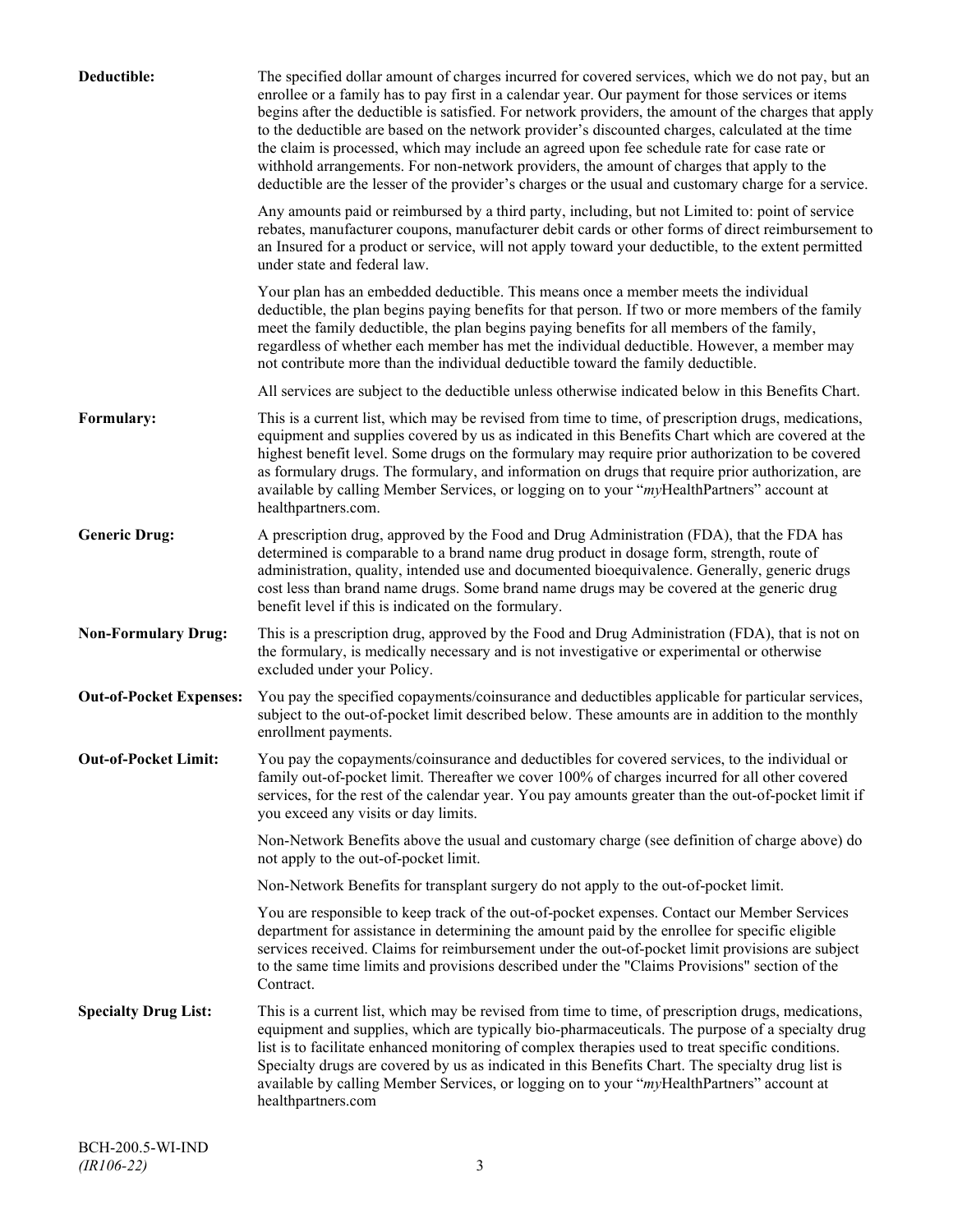### **DEDUCTIBLES AND OUT-OF-POCKET LIMITS**

#### **Individual Calendar Year Deductible**

| <b>Network Benefits</b> | <b>Non-Network Benefits</b> |
|-------------------------|-----------------------------|
| \$8,700                 | \$20,000                    |

#### **Family Calendar Year Deductible**

| <b>Network Benefits</b> | <b>Non-Network Benefits</b> |
|-------------------------|-----------------------------|
| $\frac{$17,400}{}$      | \$40,000                    |

Your individual and family deductible amounts may be indexed to allow for changes under Federal rules.

Your Policy has an embedded deductible. This means once you meet the individual deductible, we begin paying benefits. If two or more covered members of the family meet the family deductible, we begin paying benefits for all covered members of the family, regardless of whether each member has met the individual deductible. However, you may not contribute more than the individual deductible amount towards the family deductible.

Separate deductibles must be satisfied under the Network Benefits and Non-Network Benefits.

Any amounts paid or reimbursed by a third party, including but not Limited to: point of service rebates, manufacturer coupons, manufacturer debit cards or other forms of direct reimbursement to an Insured for a product or service, will not apply toward your deductible, to the extent permitted under state and federal law.

#### **Individual Calendar Year Out-of-Pocket Limit**

| Network Benefits | <b>Non-Network Benefits</b> |
|------------------|-----------------------------|
| \$8,700          | None.                       |

#### **Family Calendar Year Out-of-Pocket Limit**

| Network Benefits | Non-Network Benefits |
|------------------|----------------------|
| \$17,400         | None.                |

Your individual and family out-of-pocket amounts may be indexed to allow for changes under Federal rules.

Separate Out-of-Pocket Limits must be satisfied under Network Benefits and Non-Network Benefits.

Non-Network Benefits above the usual and customary charge will not apply to the individual or family Out-of-Pocket.

Any amounts paid or reimbursed by a third party, including but not Limited to: point of service rebates, manufacturer coupons, manufacturer debit cards or other forms of direct reimbursement to an Insured for a product or service, will not apply as an outof-pocket expense, to the extent permitted under state and federal law.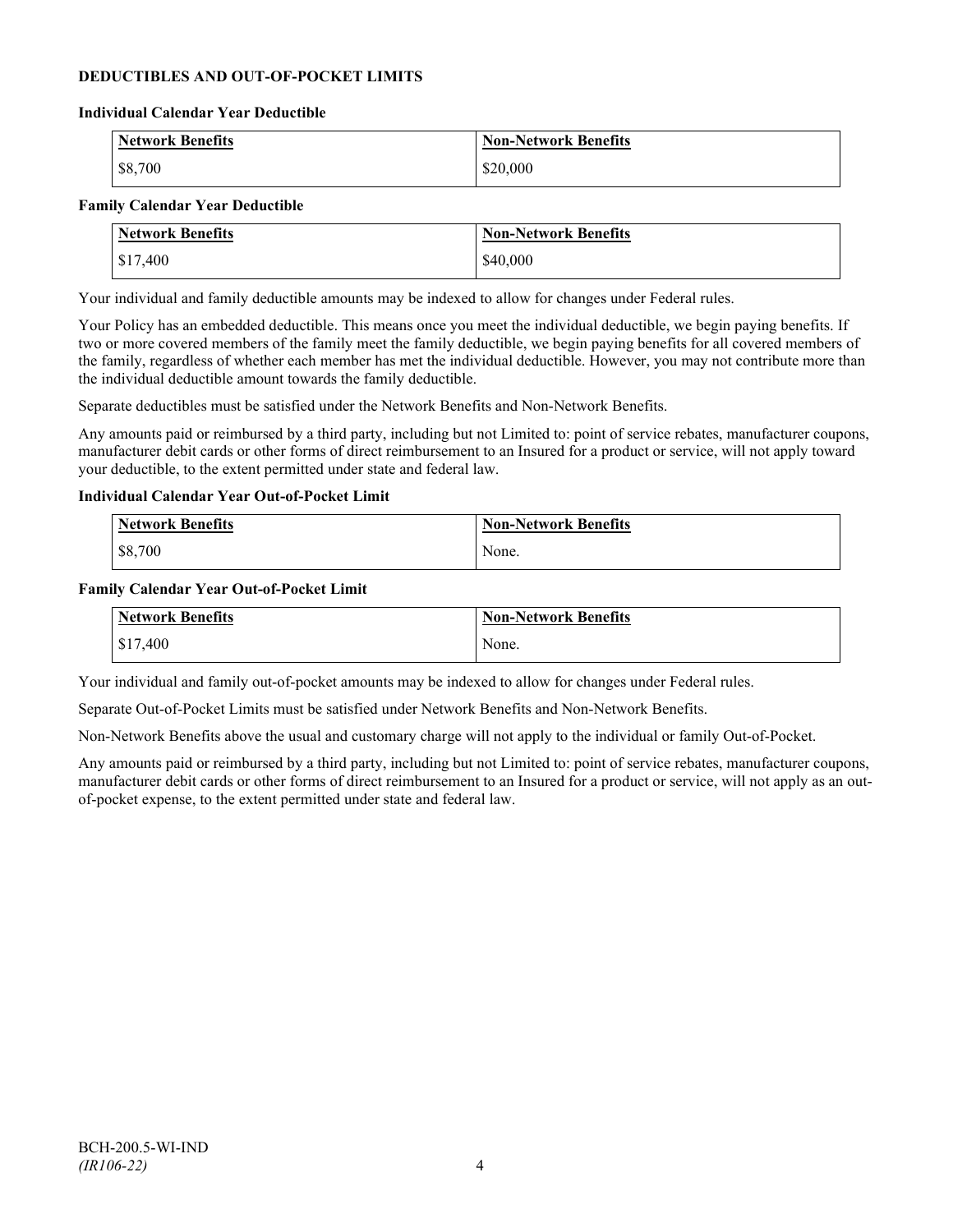# **AMBULANCE AND MEDICAL TRANSPORTATION**

### **Covered Services:**

We cover ambulance and medical transportation for medical emergencies.

We also cover medically necessary, non-emergency transportation if it meets our medical coverage criteria.

Covered services are based on established medical policies, which are subject to periodic review and modification by the medical directors. These medical policies (medical coverage criteria) and applicable prior authorization requirements are available by calling Member Services, or logging on to your "*my*HealthPartners" account a[t healthpartners.com.](http://www.healthpartners.com/)

| <b>Network Benefits</b>       | <b>Non-Network Benefits</b> |
|-------------------------------|-----------------------------|
| 100% of the charges incurred. | See Network Benefits.       |

### **Not Covered:**

See "Services Not Covered" in your Policy.

### **AUTISM SERVICES**

### **Covered Services:**

We cover prior authorized evidence-based intensive-level and non-intensive-level treatment of autism spectrum disorders (autism disorder, Asperger's syndrome or pervasive development disorder not otherwise specified).

Covered services are based on established medical policies, which are subject to periodic review and modification by the medical directors. These medical policies (medical coverage criteria) are available by calling Member Services, or logging on to your "*my*HealthPartners" account at [healthpartners.com.](http://www.healthpartners.com/)

Your network provider will coordinate the prior authorization process for any autism treatment services. You may call Member Services at 952-967-7540 or toll-free at 866-232-1166 if you have any questions or concerns regarding the authorization process.

Please call Member Services at 952-967-7540 or toll-free at 866-232-1166 to request authorization for autism treatment services from a Non-Network provider.

**Intensive-level services for children diagnosed with autism spectrum disorders.** Intensive-level services must begin on or after 2 years of age and end before 9 years of age. Intensive-level services, on average, are services provided for more than 20 hours of treatment per week. (The average number of hours a week is calculated over a 6-month period.)

| Network Benefits                         | <b>Non-Network Benefits</b>              |
|------------------------------------------|------------------------------------------|
| 100% of the charges incurred.            | 50% of the charges incurred.             |
| Limited to 240 visits per calendar year. | Limited to 240 visits per calendar year. |

The maximum number of visits is combined for Network Benefits and Non-Network Benefits. Visit limits are based on minimum coverage amount available at the time of publication. Additional visits may be available if required due to revised minimum coverage amounts issued by the Office of the Commissioner of Insurance. See our medical coverage criteria for current visit limits.

### **Intensive-Level Services Lifetime Maximum Benefit**

| <b>Network Benefits</b>                               | <b>Non-Network Benefits</b>                           |
|-------------------------------------------------------|-------------------------------------------------------|
| 4 years of cumulative services under this plan or any | 4 years of cumulative services under this plan or any |
| other plan.                                           | other plan.                                           |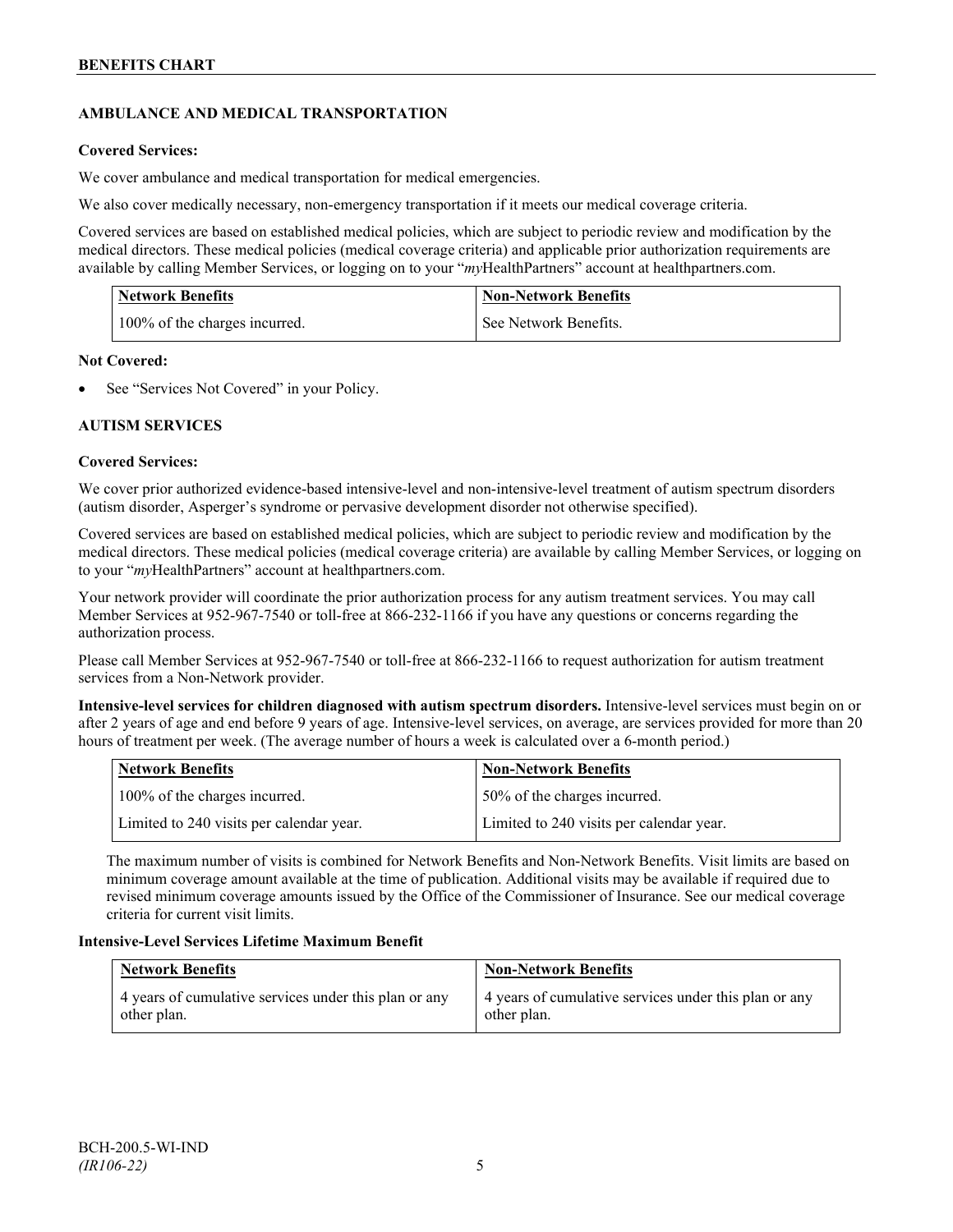### **Non-intensive-level services for Insureds diagnosed with autism spectrum disorders**

| Network Benefits                         | <b>Non-Network Benefits</b>              |
|------------------------------------------|------------------------------------------|
| 100% of the charges incurred.            | 50% of the charges incurred.             |
| Limited to 120 visits per calendar year. | Limited to 120 visits per calendar year. |

The maximum number of visits is combined for Network Benefits and Non-Network Benefits. Visit limits are based on minimum coverage amount available at the time of publication. Additional visits may be available if required due to revised minimum coverage amounts issued by the Office of the Commissioner of Insurance. See our medical coverage criteria for current visit limits.

#### **Not Covered:**

See "Services Not Covered" in your Policy.

# **BEHAVIORAL HEALTH SERVICES**

#### **Covered Services:**

Covered services are based on established medical policies, which are subject to periodic review and modification by the medical directors. These medical policies (medical coverage criteria) are available by calling Member Services, or logging on to your "*my*HealthPartners" account at [healthpartners.com.](http://www.healthpartners.com/)

**Transitional treatment services.** These are services for the treatment of nervous or mental disorders, and substance use disorders which are provided to an Insured in a less restrictive manner than are inpatient hospital services but in a more intensive manner than are outpatient services. Transitional treatment services are services offered by a provider, and certified by the Wisconsin Department of Health Services for each of the following (except the last bulleted item):

- Mental health services for covered adults in a day treatment program.
- Mental health services for covered children in a day hospital treatment program.
- Services for persons with chronic mental illness provided through a community support program.
- Residential treatment programs for dependent covered persons with substance use disorder.
- Substance use disorder services in a day treatment program.
- Services for persons who are experiencing a mental health crisis or who are in a situation likely to turn into a mental health crisis if support is not provided.
- Intensive outpatient programs for the treatment of psychoactive substance use disorders provided in accordance with the patient placement criteria of the American Society of Addiction Medicine.

#### **Mental health services**

We cover services for mental health diagnoses as described in the Diagnostic and Statistical Manual of Mental Disorders – Fifth Edition (DSM 5) (most recent edition).

We provide coverage for mental health treatment ordered by a Wisconsin court under a valid court order that is issued on the basis of a behavioral care evaluation performed by a licensed psychiatrist or doctoral level licensed psychologist, which includes a diagnosis and an individual treatment plan for care in the most appropriate, least restrictive environment. We must be given a copy of the court order and the behavioral care evaluation, and the service must be a covered benefit under your Policy, and the service must be provided by a network provider, or other provider as required by law.

**Outpatient services:** We cover medically necessary outpatient professional mental health services for evaluation, crisis intervention, and treatment of mental health disorders.

A comprehensive diagnostic assessment will be used as the basis for a determination by a mental health professional, concerning the appropriate treatment and the extent of services required.

Outpatient services we cover for a diagnosed mental health condition include the following:

- Individual, group, family and multi-family therapy;
- Medication management provided by a physician, certified nurse practitioner, or physician's assistant;
- Psychological testing services for the purposes of determining the differential diagnoses and treatment planning for patients currently receiving behavioral health services;
- Partial hospitalization services in a licensed hospital or community mental health center;

BCH-200.5-WI-IND *(IR106-22)* 6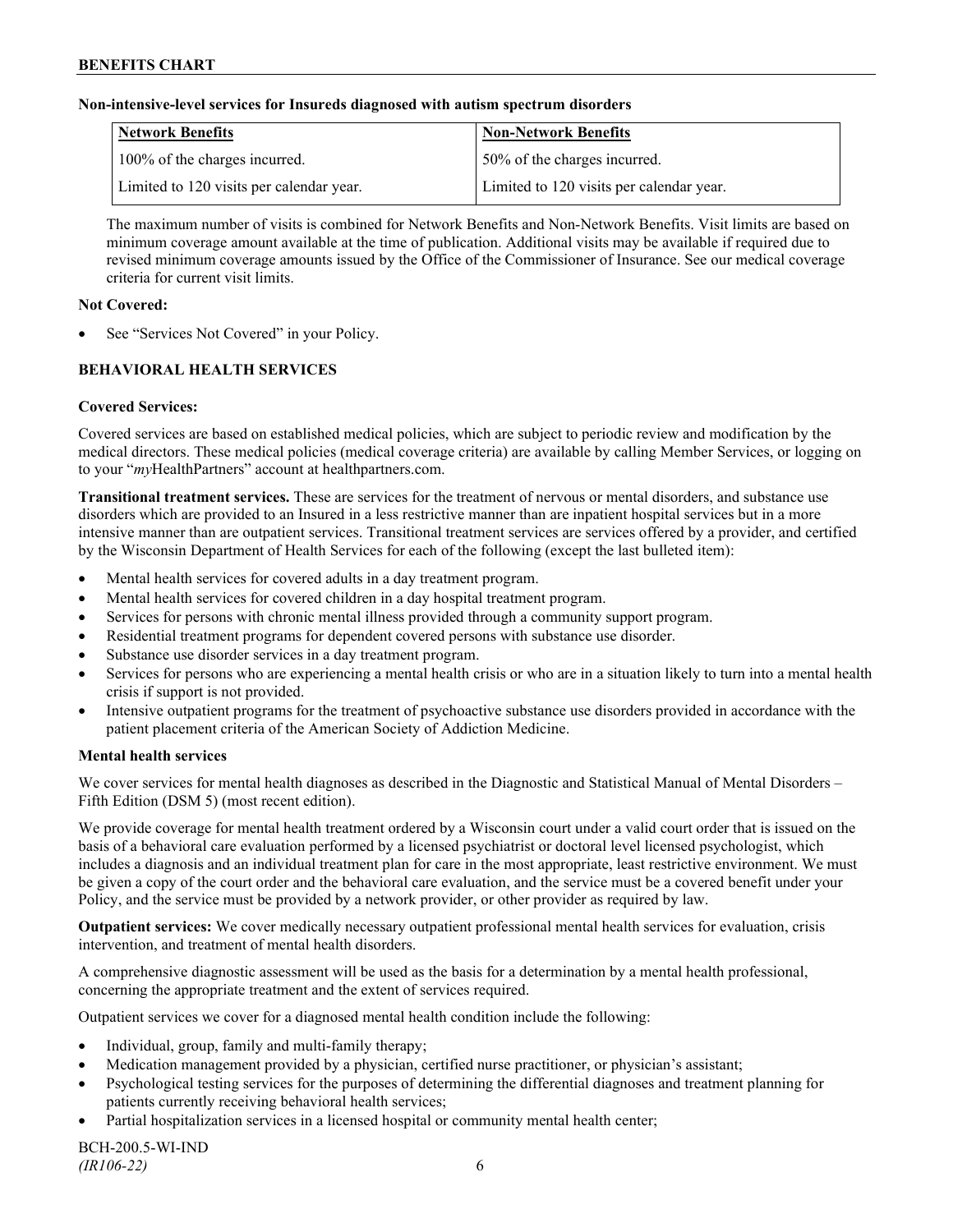- Psychotherapy and nursing services provided in the home if authorized by us; and
- Treatment for gender dysphoria.

| Network Benefits              | <b>Non-Network Benefits</b>  |
|-------------------------------|------------------------------|
| 100% of the charges incurred. | 50% of the charges incurred. |

### **Group therapy**

| <b>Network Benefits</b>       | <b>Non-Network Benefits</b>  |
|-------------------------------|------------------------------|
| 100% of the charges incurred. | 50% of the charges incurred. |

# **Inpatient services, including mental health residential treatment services:** We cover the following:

- Medically necessary inpatient services in a hospital or licensed residential treatment facility and professional services for treatment of mental health disorders. Medical stabilization is covered under inpatient hospital services in the "Hospital and Skilled Nursing Facility Services" section.
- Medically necessary mental health residential treatment service. This care must be authorized by us and provided by a hospital or residential behavioral health treatment facility licensed by the local state or Department of Health and Human Services. Services not covered under this benefit include halfway houses, group homes, extended care facilities, shelter services, correctional services, detention services, group residential services, foster care services and wilderness programs.

| Network Benefits              | Non-Network Benefits         |
|-------------------------------|------------------------------|
| 100% of the charges incurred. | 50% of the charges incurred. |

**Transitional treatment services:** We cover transitional treatment services described above for treatment of mental and nervous disorders**.**

| Network Benefits              | Non-Network Benefits         |
|-------------------------------|------------------------------|
| 100% of the charges incurred. | 50% of the charges incurred. |

# **Substance use disorder (SUD) treatment services**

We cover medically necessary services for assessments by a licensed alcohol and drug counselor and treatment of substance use disorders as defined in the latest edition of the DSM 5.

**Outpatient services:** We cover medically necessary outpatient professional services for diagnosis and treatment of substance use disorders. Substance use disorder treatment services must be provided by a program licensed by the local Department of Health Services.

Outpatient services we cover for a diagnosed substance use disorder include the following:

- Individual, group, family, and multi-family therapy provided in an office setting; and
- Opiate replacement therapy including methadone and buprenorphine treatment.

| <b>Network Benefits</b>       | <b>Non-Network Benefits</b>   |
|-------------------------------|-------------------------------|
| 100% of the charges incurred. | 150% of the charges incurred. |

**Inpatient services:** We cover the following:

- Medically necessary inpatient services in a hospital or a licensed residential primary treatment center.
- Services provided in a hospital that is licensed by the local state and accredited by Medicare; and
- Detoxification services in a hospital or community detoxification facility if it is licensed by the local Department of Health Services.

| <b>Network Benefits</b>       | <b>Non-Network Benefits</b>  |
|-------------------------------|------------------------------|
| 100% of the charges incurred. | 50% of the charges incurred. |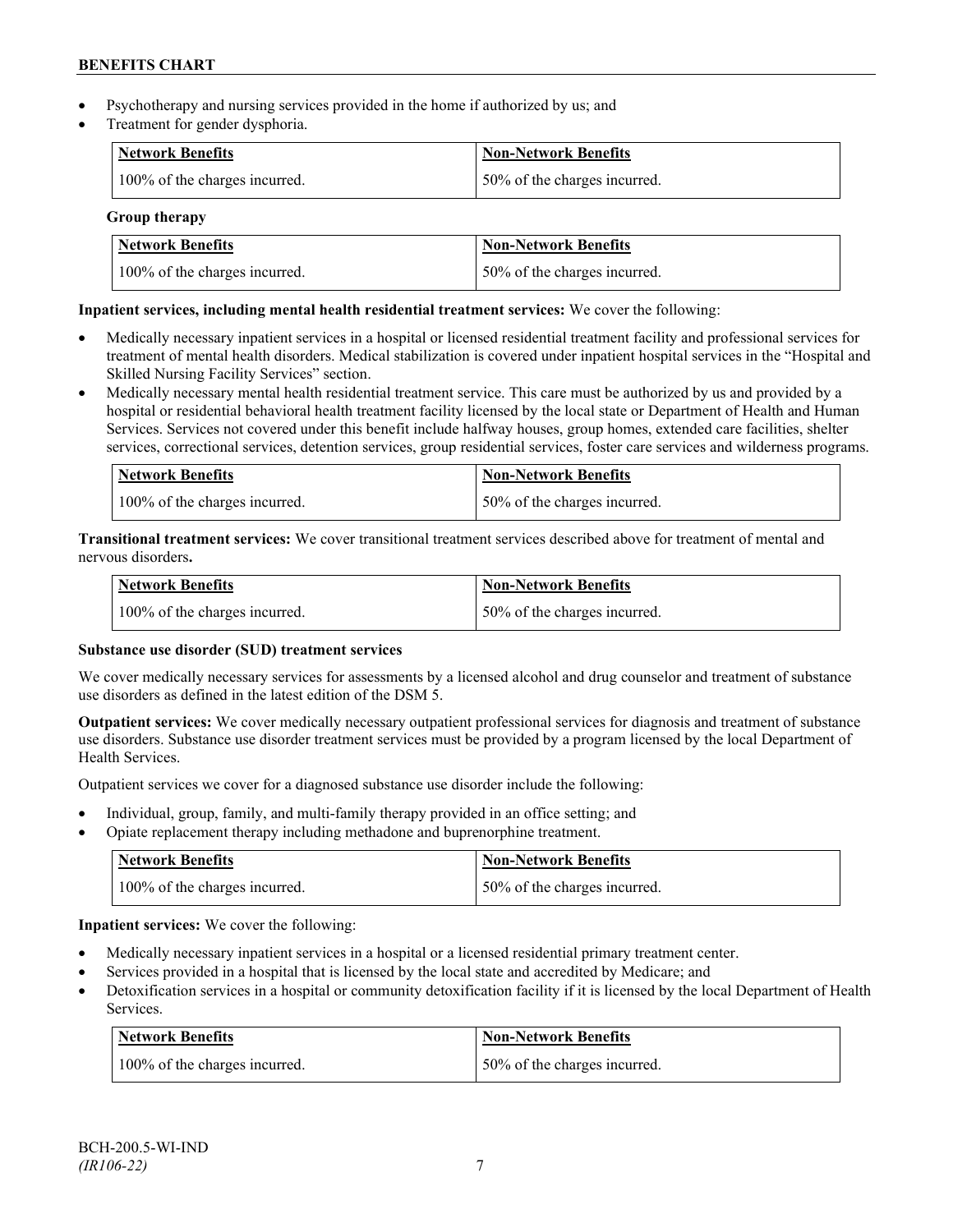**Transitional treatment services:** We cover transitional treatment services described above for treatment of substance use disorder.

| Network Benefits              | <b>Non-Network Benefits</b>  |
|-------------------------------|------------------------------|
| 100% of the charges incurred. | 50% of the charges incurred. |

**Out of area services for Wisconsin students:** If a dependent child is a student located in a school in Wisconsin, but outside of our service area, we cover mental health and substance use disorder services as required under Wisconsin Statute 609.655.

- The student may have a clinical assessment from a local, non-network mental health or substance use disorder treatment provider at the network benefit level when prior authorized by us.
- If outpatient services are recommended in the clinical assessment, five outpatient visits from a non-network provider will be covered at the network benefit level.
- Our Medical Director will determine the need for continuing treatment by the non-network provider; additional visits may be approved.
- Coverage for the outpatient services will not be provided if the recommended treatment would keep the student from attending school on a regular basis or if the student is no longer attending the school full-time.

This benefit is subject to the limitations shown in this "Behavioral Health Services" section.

| Network Benefits              | Non-Network Benefits         |
|-------------------------------|------------------------------|
| 100% of the charges incurred. | 50% of the charges incurred. |

A dependent child enrolled in a school outside of Wisconsin in not eligible for the benefit.

#### **Not Covered:**

See "Services Not Covered" in your Policy.

# **CHIROPRACTIC SERVICES**

### **Covered Services:**

We cover chiropractic services for rehabilitative care. Chiropractic services are adjustments to any abnormal articulations of the human body, especially those of the spinal column, for the purpose of giving freedom of action to impinged nerves that may cause pain or deranged function.

Massage therapy which is performed in conjunction with other treatment/modalities by a chiropractor, is part of a prescribed treatment plan and is not billed separately is covered.

| <b>Network Benefits</b>       | Non-Network Benefits         |
|-------------------------------|------------------------------|
| 100% of the charges incurred. | 50% of the charges incurred. |

### **Not Covered:**

- Massage therapy for the purpose of comfort or convenience of the Insured.
- See "Services Not Covered" in your Policy.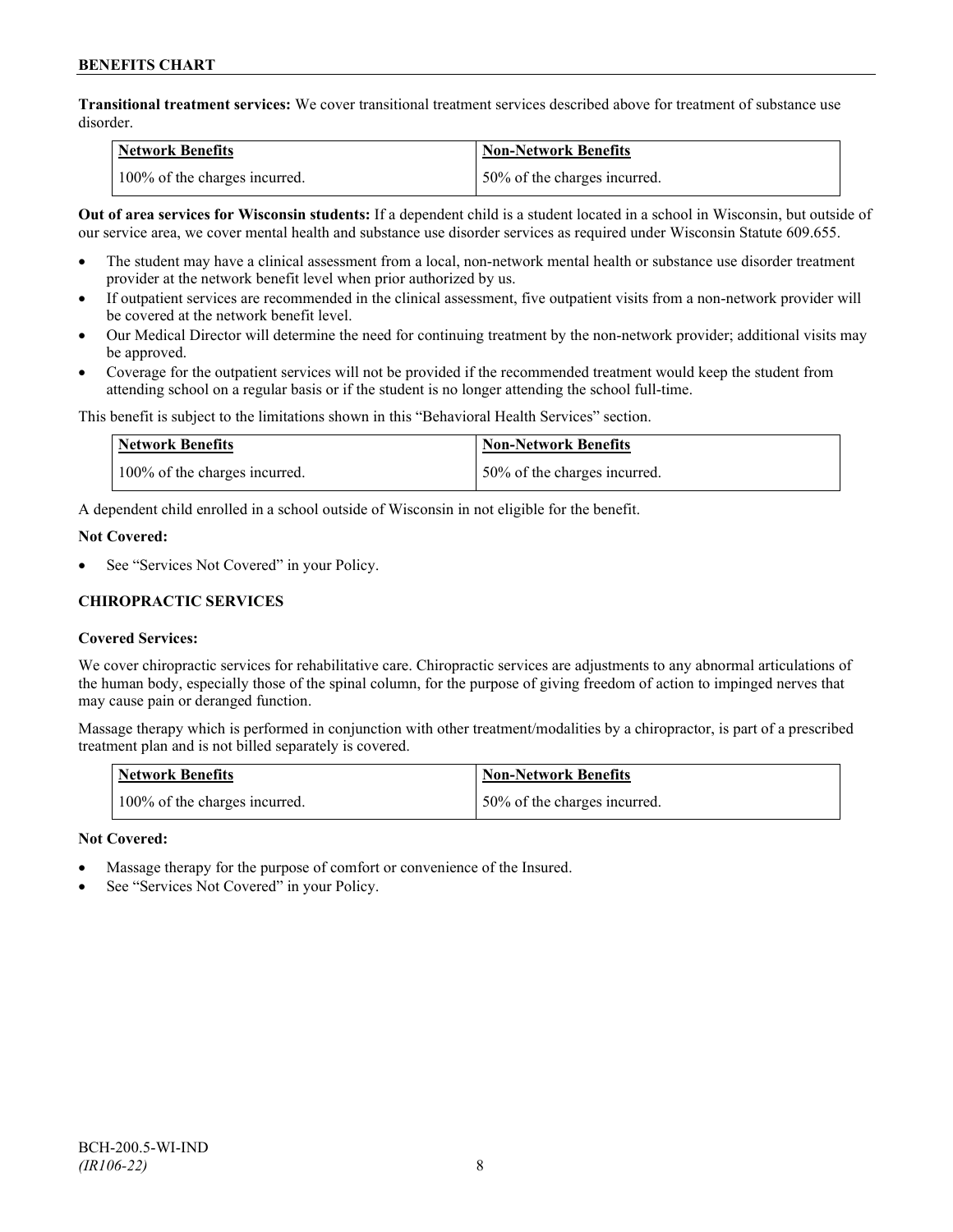# **CLINICAL TRIALS**

### **Covered Services:**

We cover certain routine services if you participate in a Phase I, Phase II, Phase III or Phase IV approved clinical trial that is conducted in relation to the prevention, detection, or treatment of cancer or other life-threatening disease or condition as defined in the Affordable Care Act. Approved clinical trials include (1) federally funded trials when the study or investigation is approved or funded by any of the federal agencies defined in the Public Health Services Act, section 2709 (d) (1) (A); (2) the study or investigation is conducted under an investigational new drug application reviewed by the Food and Drug Administration; and (3) the study or investigation is a drug trial that is exempt from having such an investigational new drug application. We cover routine patient costs for services that would be eligible under the Policy and this Benefits Chart if the service were provided outside of a clinical trial.

| <b>Network Benefits</b>                               | <b>Non-Network Benefits</b>                           |
|-------------------------------------------------------|-------------------------------------------------------|
| Coverage level is same as corresponding Network       | Coverage level is same as corresponding Non-Network   |
| Benefits, depending on type of service provided, such | Benefits, depending on type of service provided, such |
| as Office Visits for Illness or Injury, Inpatient or  | as Office Visits for Illness or Injury, Inpatient or  |
| <b>Outpatient Hospital Services.</b>                  | Outpatient Hospital Services.                         |

#### **Not Covered:**

- The investigative or experimental item, device or service itself.
- Items or services that are provided solely to satisfy data collection and analysis needs and that are not used in the direct clinical management of the patient.
- A service that is clearly inconsistent with widely accepted and established standards of care for a particular diagnosis.
- See "Services Not Covered" in your Policy.

### **DENTAL SERVICES**

#### **Covered Services:**

We cover services as described below.

**Accidental dental services:** We cover services dentally necessary to treat and restore damage done to sound, natural, unrestored teeth as a result of an accidental injury. Coverage is for damage caused by external trauma to face and mouth only, not for cracked or broken teeth, which result from biting or chewing. We cover restorations, root canals, crowns and replacement of teeth lost that are directly related to the accident in which the Insured was involved. We cover initial exams, xrays and palliative treatment including extractions, and other oral surgical procedures directly related to the accident. Subsequent treatment must be initiated within the specified time-frame and must be directly related to the accident. We do not cover restoration and replacement of teeth that are not "sound and natural" at the time of the accident.

Subsequent treatment must be initiated within the specified time-frame and must be directly related to the accident. We do not cover restoration and replacement of teeth that are not "sound and natural" at the time of the accident.

Full mouth rehabilitation to correct occlusion (bite) and malocclusion (misaligned teeth not due to the accident) are not covered.

When an implant-supported dental prosthetic treatment is pursued, benefits are Limited to the amount that would be paid toward the placement of a removable dental prosthetic appliance that could be used in the absence of implant treatment.

| Network Benefits              | Non-Network Benefits |
|-------------------------------|----------------------|
| 100% of the charges incurred. | No coverage.         |

For all accidental dental services, treatment and/or restoration must be initiated within six months of the date of the injury. Coverage is Limited to the initial course of treatment and/or initial restoration. Services must be provided within twentyfour months of the date of injury to be covered.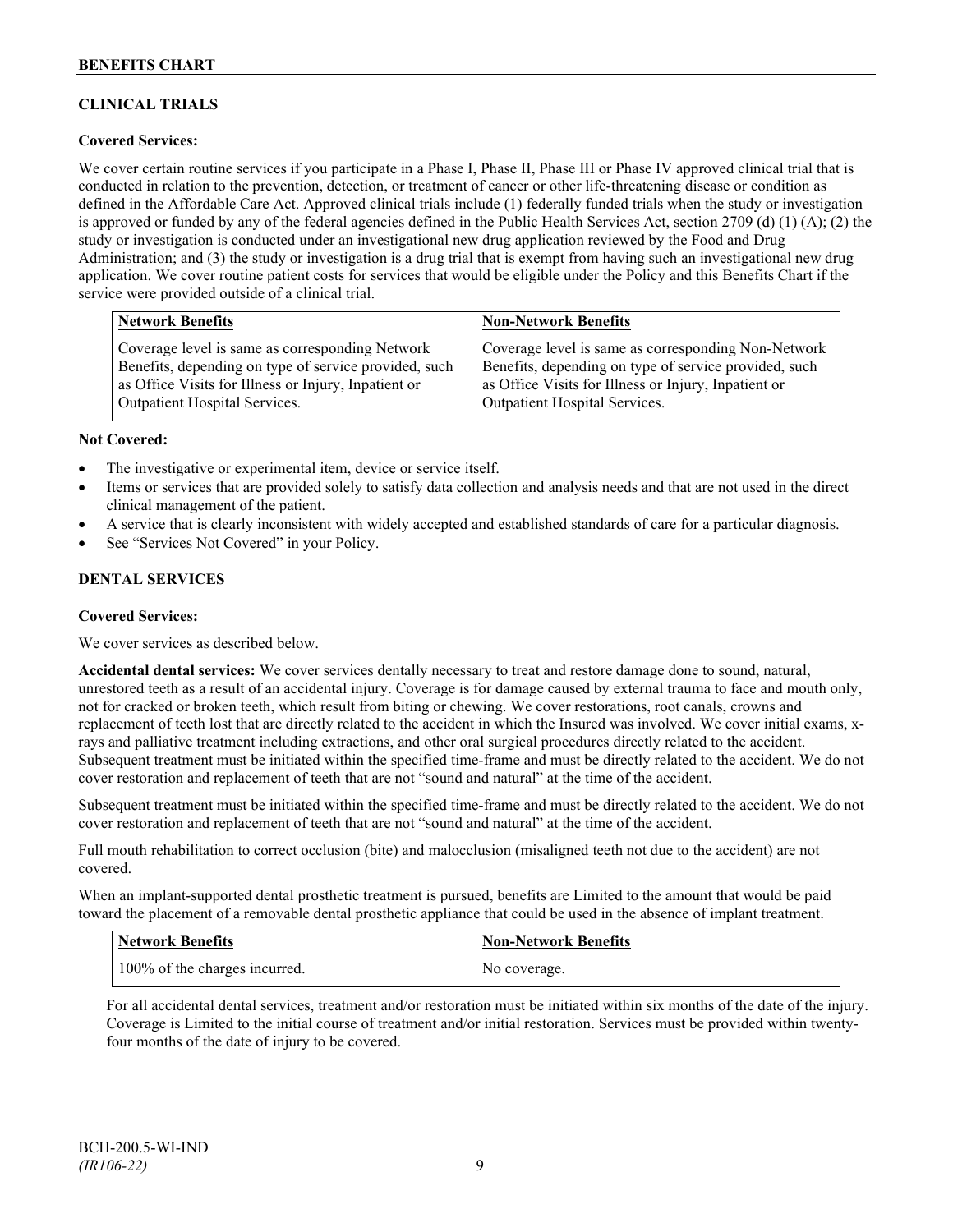### **Medical referral dental services**

**Medically necessary outpatient dental services:** We cover medically necessary outpatient dental services. Coverage is Limited to dental services required for treatment of an underlying medical condition, e.g., removal of teeth to complete radiation treatment for cancer of the jaw, cysts and lesions.

| Network Benefits              | <b>Non-Network Benefits</b>  |
|-------------------------------|------------------------------|
| 100% of the charges incurred. | 50% of the charges incurred. |

**Medically necessary hospitalization and anesthesia for dental care:** We cover medically necessary hospitalization and anesthesia for dental care. This is Limited to charges incurred by an Insured who: (1) is a child under age 5; (2) is severely disabled; (3) has a medical condition, and requires hospitalization or general anesthesia for dental care treatment; or (4) is a child between ages 5 and 12 and care in dental offices has been attempted unsuccessfully and usual methods of behavior modification have not been successful, or when extensive amounts of restorative care, exceeding 4 appointments, are required.

Coverage is Limited to facility and anesthesia charges. Oral surgeon/dentist professional fees are not covered. The following are examples, though not all-inclusive, of medical conditions which may require hospitalization for dental services: severe asthma, severe airway obstruction or hemophilia. Hospitalization required due to the behavior of the Insured or due to the extent of the dental procedure is not covered.

| Network Benefits              | <b>Non-Network Benefits</b>  |
|-------------------------------|------------------------------|
| 100% of the charges incurred. | 50% of the charges incurred. |

**Medical complications of dental care:** We cover medical complications of dental care. Treatment must be medically necessary care and related to medical complications of non-covered dental care, including complications of the head, neck, or substructures.

| Network Benefits              | <b>Non-Network Benefits</b>  |
|-------------------------------|------------------------------|
| 100% of the charges incurred. | 50% of the charges incurred. |

**Oral surgery:** We cover oral surgery. Coverage is Limited to treatment of medical conditions requiring oral surgery, such as treatment of oral neoplasm, non-dental cysts, fracture of the jaw, trauma of the mouth and jaw, and any other oral surgery procedures provided as medically necessary dental services.

| <b>Network Benefits</b>       | <b>Non-Network Benefits</b>  |
|-------------------------------|------------------------------|
| 100% of the charges incurred. | 50% of the charges incurred. |

**Treatment of cleft lip and cleft palate:** We cover treatment of cleft lip and cleft palate of a dependent child, including orthodontic treatment and oral surgery directly related to the cleft. Dental services which are not required for the treatment of cleft lip or cleft palate are not covered. If a dependent child covered under your Policy is also covered under a dental plan which includes orthodontic services, that dental plan shall be considered primary for the necessary orthodontic services. Oral appliances are subject to the same copayment, conditions and limitations as durable medical equipment.

| <b>Network Benefits</b>                               | <b>Non-Network Benefits</b>                           |
|-------------------------------------------------------|-------------------------------------------------------|
| Coverage level is same as corresponding Network       | Coverage level is same as corresponding Non-Network   |
| Benefits, depending on type of service provided, such | Benefits, depending on type of service provided, such |
| as Office Visits for Illness or Injury, Inpatient or  | as Office Visits for Illness or Injury, Inpatient or  |
| Outpatient Hospital Services.                         | Outpatient Hospital Services.                         |

**Treatment of temporomandibular disorder (TMD) and craniomandibular disorder (CMD):** We cover diagnostic procedures, surgical treatment and non-surgical treatment (including intraoral splint therapy devices) for temporomandibular disorder (TMD) and craniomandibular disorder (CMD), which is medically necessary care. Dental services which are not required to directly treat TMD or CMD are not covered.

| <b>Network Benefits</b>       | <b>Non-Network Benefits</b>  |
|-------------------------------|------------------------------|
| 100% of the charges incurred. | 50% of the charges incurred. |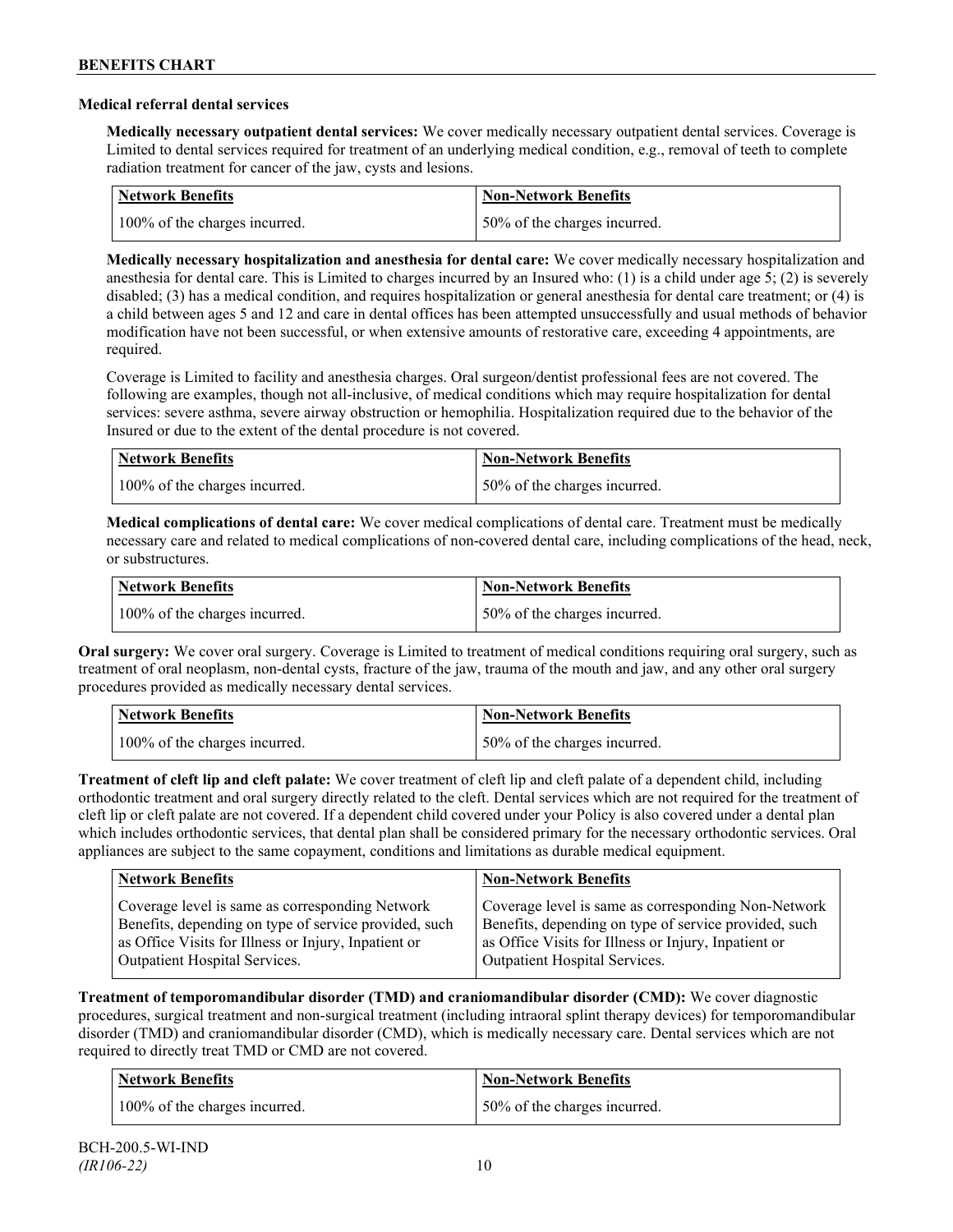### **Not Covered:**

- Dental treatment, procedures or services not listed in this Benefits Chart.
- Accident-related dental services if treatment is: (1) provided to teeth which are not sound and natural; (2) to teeth which have been restored; (3) initiated beyond six months from the date of the injury; (4) received beyond the initial treatment or restoration; or (5) received beyond twenty-four months from the date of injury.
- Accident-related dental services by a Non-Network provider.
- Oral surgery to remove wisdom teeth.
- Orthognathic treatment or procedures and all related services.
- See "Services Not Covered" in your Policy.

# **DIABETIC EQUIPMENT AND SUPPLIES**

#### **Covered Services:**

We cover physician prescribed medically appropriate and necessary drugs and supplies used in the management and treatment of diabetes for members with gestational, Type I or Type II diabetes including durable diabetic equipment and disposable supplies, as described below.

Certain items are only covered if your condition meets our coverage criteria and obtained through an authorized vendor. For more information on what we cover and any prior authorization requirements, call Member Services or log on to your "*my*HealthPartners" account at [healthpartners.com.](http://www.healthpartners.com/)

Insulin and medications for diabetes are covered as outpatient drugs under the "Prescription Drug Services" section.

**Pumps and pump supplies.** These include diabetic insulin pumps, diabetic infusion pumps and infusion pump supplies such as infusion sets, tubing, connectors and syringe reservoirs.

| <b>Network Benefits</b>       | Non-Network Benefits         |
|-------------------------------|------------------------------|
| 100% of the charges incurred. | 50% of the charges incurred. |

### **All other durable equipment and diabetic supplies**

Durable Diabetic Equipment and Supplies. These include continuous glucose monitoring system (CGMS), transmitter, sensors and receivers, diabetic blood glucose monitors and control/calibrating solutions (for checking accuracy or testing equipment and test strips).

Disposable Diabetic Supplies. These are one-time use supplies, including syringes, lancets, lancet devices, blood and urine ketone test strips, and needles.

Certain diabetic supplies and equipment must be purchased at a pharmacy.

| <b>Network Benefits</b>       | <b>Non-Network Benefits</b>  |
|-------------------------------|------------------------------|
| 100% of the charges incurred. | 50% of the charges incurred. |

### **Limitations:**

- No more than a 90-day supply of diabetic supplies are covered and dispensed at a time.
- We require that certain diabetic supplies and equipment be purchased at a pharmacy.
- Diabetic supplies and equipment are limited to certain models and brands.
- Durable medical equipment and supplies must be obtained from or repaired by approved vendors.
- Covered services and supplies are based on established medical policies, which are subject to periodic review and modification by the medical or dental directors. Our medical policy for diabetic supplies includes information on our required models and brands. These medical policies (medical coverage criteria) are available by calling Member Services, or logging on to your "*my*HealthPartners" account at healthpartners.com.

### **Not Covered:**

- Replacement or repair of any covered items, if the items are (i) damaged or destroyed by misuse, abuse or carelessness, (ii) lost; or (iii) stolen.
- Duplicate or similar items.

BCH-200.5-WI-IND *(IR106-22)* 11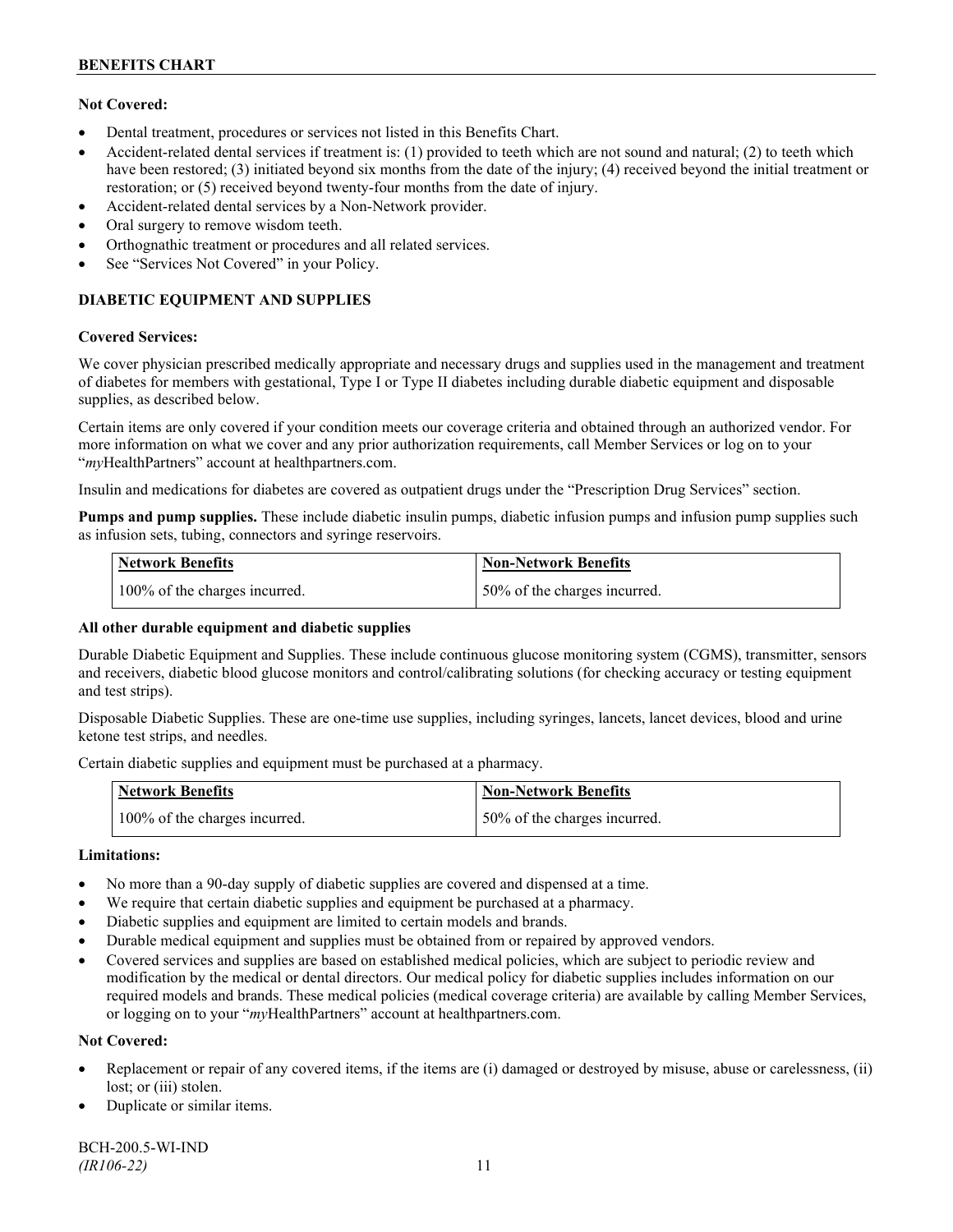- Labor and related charges for repair of any covered items which are more than the cost of replacement by an approved vendor.
- Batteries for monitors and equipment.
- Sales tax, mailing, delivery charges, service call charges.
- See "Services Not Covered" in your Policy.

# **DIAGNOSTIC IMAGING SERVICES**

#### **Covered Services:**

We cover diagnostic imaging, when ordered by a provider and provided in a clinic or outpatient hospital facility.

We cover services provided in a clinic or outpatient hospital facility. To see the benefit level for inpatient hospital or skilled nursing facility services, see benefits under Inpatient Hospital and Skilled Nursing Facility Services.

### **Outpatient magnetic resonance imaging (MRI) and computed tomography (CT)**

| <b>Network Benefits</b>       | Non-Network Benefits         |
|-------------------------------|------------------------------|
| 100% of the charges incurred. | 50% of the charges incurred. |

#### **All other outpatient diagnostic imaging services**

#### **Services for illness or injury**

| <b>Network Benefits</b>       | <b>Non-Network Benefits</b>  |
|-------------------------------|------------------------------|
| 100% of the charges incurred. | 50% of the charges incurred. |

#### **Preventive services (MRI/CT procedures are not considered preventive)**

Diagnostic imaging services associated with preventive services are covered at the benefit level shown in the "Preventive Services" section of this Benefits Chart.

#### **Not Covered:**

See "Services Not Covered" in your Policy.

# **DURABLE MEDICAL EQUIPMENT, PROSTHETICS, ORTHOTICS AND SUPPLIES**

### **Covered Services:**

We cover equipment and services, as described below.

We cover durable medical equipment and services, prosthetics, orthotics, and supplies, subject to the limitations below, including certain disposable supplies, and enteral feedings.

We cover external hearing aids, cochlear implants, and related treatment prescribed by a physician or by a licensed audiologist for Insureds under 18 years of age who have hearing loss.

We also cover basic hearing aids for Insureds age 18 or older for the correction of a hearing impairment.

Osseointegrated or bone-anchored hearing aids are only covered for Insureds who have hearing loss that is not correctable by any other procedure.

Hearing aids are Limited to one basic, standard hearing aid for each ear every three years.

A basic hearing aid is defined as a hearing device that consists of a microphone, amplifier, volume control, battery and receiver. It does not include upgrades above and beyond the functionality of a basic hearing aid, including, but not Limited to, hearing improvements for group settings, background noise, Bluetooth/remote control functionality, or extended warranties. Charges for upgrades above the cost of a basic, standard hearing aid are not covered.

Diabetic equipment and supplies are covered under the "Diabetic Equipment and Supplies" section.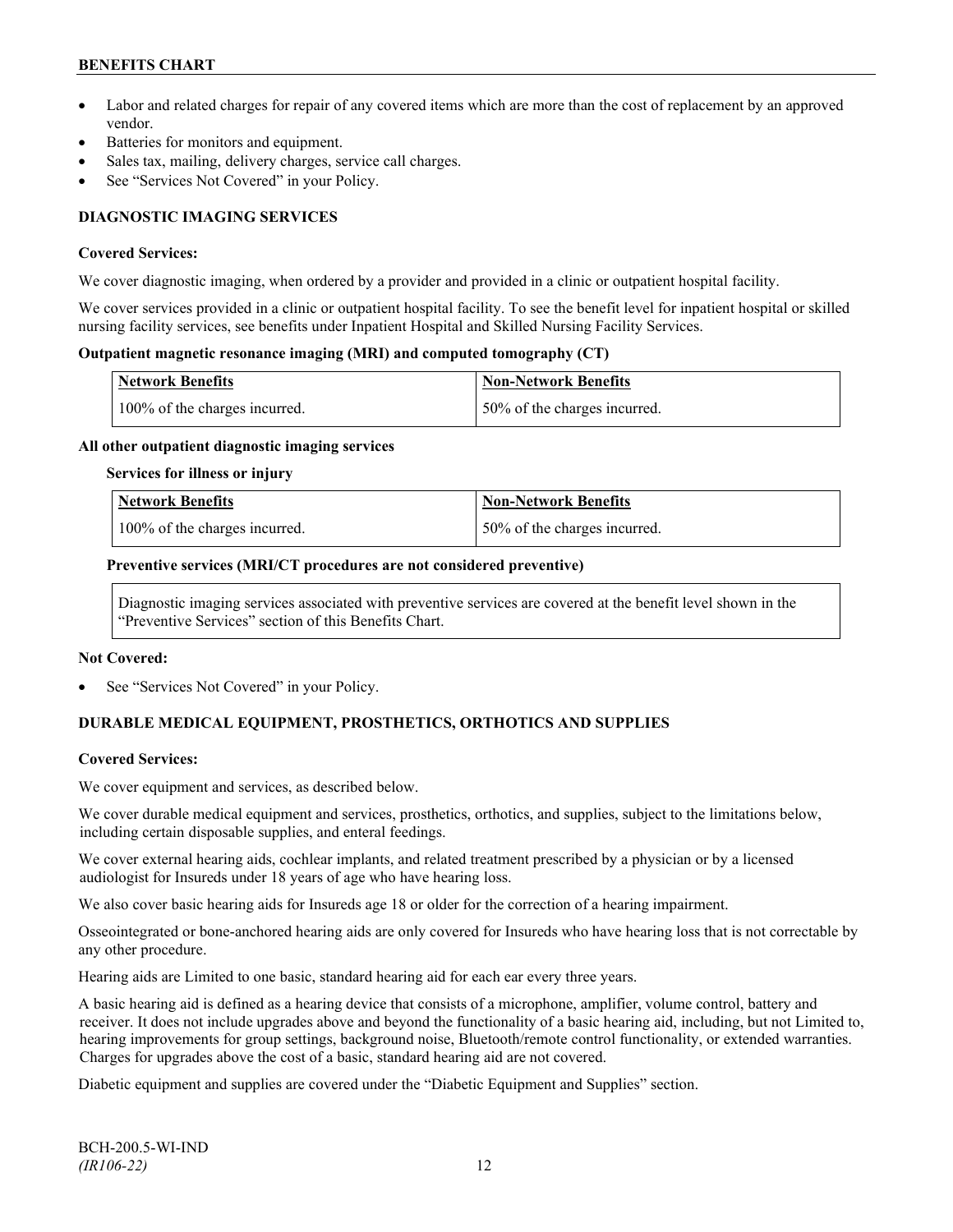| <b>Network Benefits</b>       | <b>Non-Network Benefits</b>  |
|-------------------------------|------------------------------|
| 100% of the charges incurred. | 50% of the charges incurred. |

#### **Special dietary treatment for phenylketonuria (PKU) if it meets our medical coverage criteria**

| <b>Network Benefits</b>       | <b>Non-Network Benefits</b>   |
|-------------------------------|-------------------------------|
| 100% of the charges incurred. | 150% of the charges incurred. |

### **Oral amino acid based elemental formula if it meets our medical coverage criteria**

| <b>Network Benefits</b>       | <b>Non-Network Benefits</b>  |
|-------------------------------|------------------------------|
| 100% of the charges incurred. | 50% of the charges incurred. |

#### **Limitations:**

Coverage of durable medical equipment is Limited by the following.

- Payment will not exceed the cost of an alternate piece of equipment or service that is effective and medically necessary.
- For prosthetic benefits, other than oral appliances for cleft lip and cleft palate, payment will not exceed the cost of an alternate piece of equipment or service that is effective, medically necessary and enables Insureds to conduct standard activities of daily living.
- We reserve the right to determine if an item will be approved for rental vs. purchase.
- We require that certain diabetic supplies and equipment be purchased at a pharmacy.
- Covered services and supplies are based on established medical policies which are subject to periodic review and modification by the medical directors. Our medical policy for diabetic supplies includes information on our required models and brands. These medical policies (medical coverage criteria) are available by calling Member Services, or logging on to your "*my*HealthPartners" account at [healthpartners.com.](http://www.healthpartners.com/)

### **Not Covered:**

Items which are not eligible for coverage include, but are not Limited to:

- Replacement or repair of any covered items, if the items are (i) damaged or destroyed by misuse, abuse or carelessness, (ii) lost; or (iii) stolen.
- Duplicate or similar items.
- Labor and related charges for repair of any covered items which are more than the cost of replacement by an approved vendor.
- Sales tax, mailing, delivery charges, service call charges.
- Items which are primarily educational in nature or for hygiene, vocation, comfort, convenience or recreation.
- Communication aids or devices: equipment to create, replace or augment communication abilities including, but not Limited to, speech processors, receivers, communication boards, or computer or electronic assisted communication.
- Implantable and osseointegrated or bone-anchored hearing aids and their fitting, except as specifically described in this Benefits Chart. This exclusion does not apply to cochlear implants.
- Eyeglasses, contact lenses and their fitting, measurement and adjustment, except as specifically described in this Benefits Chart.
- Hair prostheses (wigs).
- Household equipment which primarily has customary uses other than medical, such as, but not Limited to, exercise cycles, air purifiers, central or unit air conditioners, water purifiers, non-allergenic pillows, mattresses or waterbeds.
- Household fixtures including, but not Limited to, escalators or elevators, ramps, swimming pools and saunas.
- Modifications to the structure of the home including, but not Limited to, wiring, plumbing or charges for installation of equipment.
- Vehicle, car or van modifications including, but not Limited to, hand brakes, hydraulic lifts and car carrier.
- Rental equipment while owned equipment is being repaired by non-contracted vendors, beyond one month rental of medically necessary equipment.
- Other equipment and supplies, including, but not Limited to assistive devices, that we determine are not eligible for coverage.
- See "Services Not Covered" in your Policy.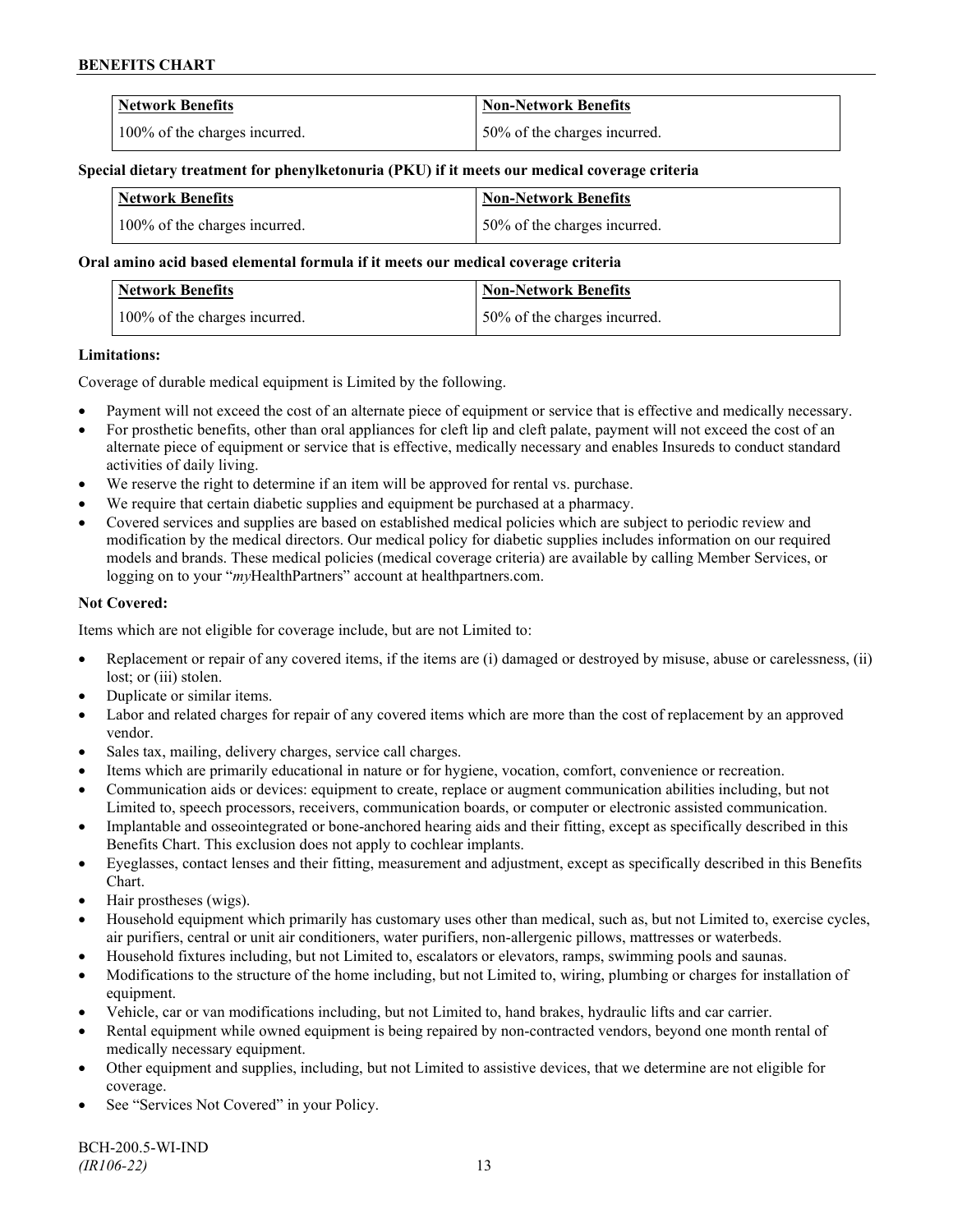### **EMERGENCY AND URGENTLY NEEDED CARE SERVICES**

#### **Covered Services:**

We cover services for emergency care and urgently needed care if the services are otherwise eligible for coverage under your Policy.

**Urgently needed care.** These are services to treat an unforeseen illness or injury that:

- are required in order to prevent a serious deterioration in your health, and
- cannot be delayed until the next available clinic or office hours.

| <b>Network Benefits</b>       | <b>Non-Network Benefits</b>  |
|-------------------------------|------------------------------|
| 100% of the charges incurred. | 50% of the charges incurred. |

**Emergency care.** These are services to treat:

- the sudden, unexpected onset of illness or injury which, if left untreated or unattended until the next available clinic or office hours, would result in hospitalization, or
- a condition requiring professional health services immediately necessary to preserve life or stabilize health.

Emergency care includes emergency services as defined in Division BB, Title I, Section 102 of the Consolidated Appropriations Act of 2021.

When reviewing claims for coverage of emergency services, our medical director will take into consideration a reasonable layperson's belief that the circumstances required immediate medical care that could not wait until the next working day or next available clinic appointment.

#### **Emergency care in a hospital emergency room, including professional services of a physician**

| <b>Network Benefits</b>       | <b>Non-Network Benefits</b> |
|-------------------------------|-----------------------------|
| 100% of the charges incurred. | See Network Benefits.       |

#### **Inpatient emergency care in a hospital**

| Network Benefits              | <b>Non-Network Benefits</b> |
|-------------------------------|-----------------------------|
| 100% of the charges incurred. | See Network Benefits.       |

#### **Not Covered:**

See "Services Not Covered" in your Policy.

### **GENE THERAPY**

#### **Covered Services:**

We cover gene therapy treatment that meets our current medical coverage criteria.

| <b>Network Benefits</b>                                                                                                                                                                          | <b>Non-Network Benefits</b> |
|--------------------------------------------------------------------------------------------------------------------------------------------------------------------------------------------------|-----------------------------|
| Coverage level is same as corresponding Network<br>Benefit, depending on type of service provided, such as<br>Office Visits for Illness or Injury, Inpatient or<br>Outpatient Hospital Services. | No coverage.                |

#### **Limitations:**

- Gene therapy must be provided by a designated provider.
- Specific types of gene therapy are Limited to therapies and conditions specified in our medical coverage criteria.

### **Not Covered:**

See "Services Not Covered" in your Policy.

BCH-200.5-WI-IND *(IR106-22)* 14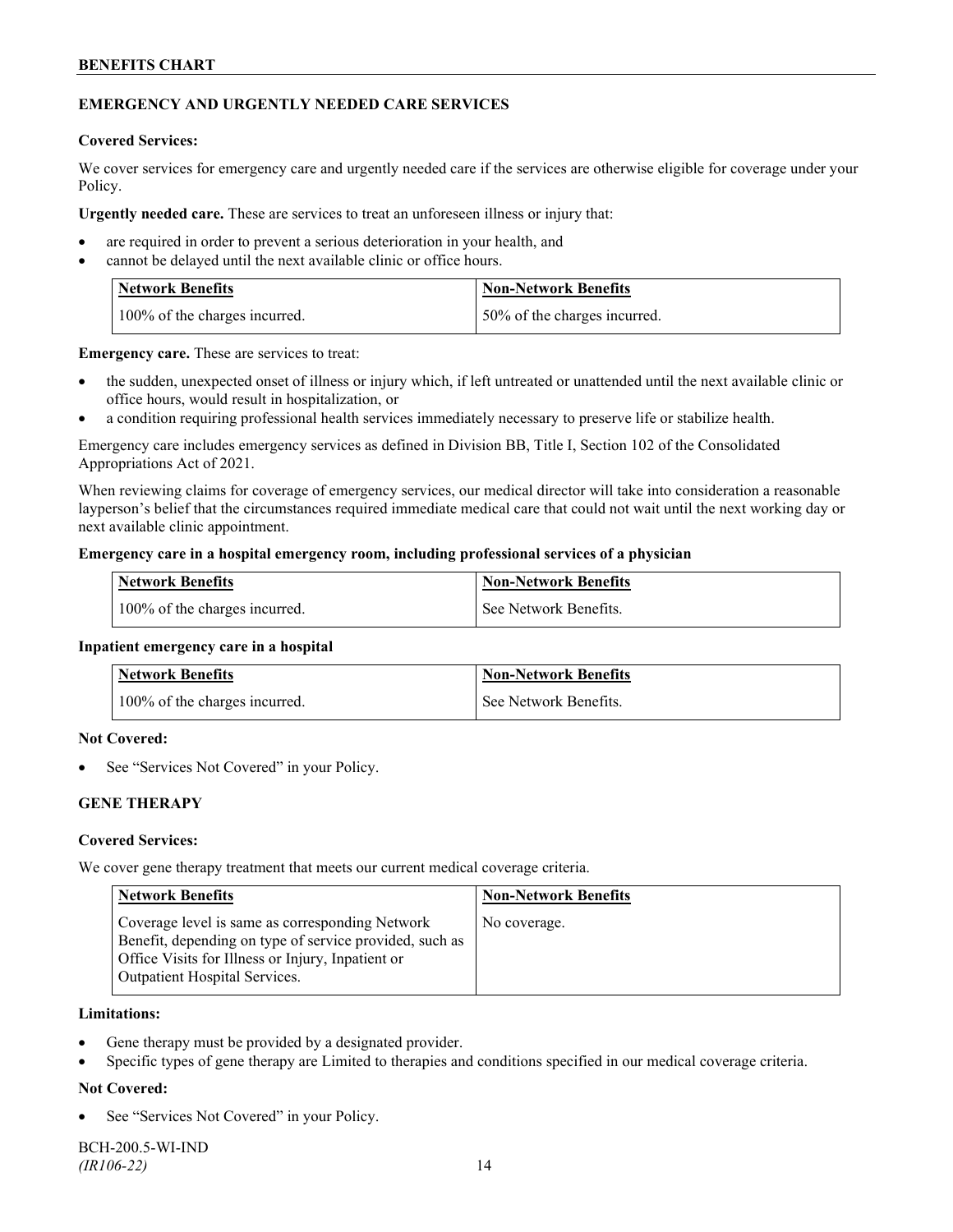# **HEALTH EDUCATION**

### **Covered Services:**

We cover education for preventive services and education for the management of chronic health problems (such as diabetes).

| Network Benefits                                            | <b>Non-Network Benefits</b>  |
|-------------------------------------------------------------|------------------------------|
| 100% of the charges incurred.<br>Deductible does not apply. | 50% of the charges incurred. |

### **Not Covered:**

See "Services Not Covered" in your Policy.

### **HOME-BASED COMPREHENSIVE HEALTH RISK ASSESSMENT**

#### **Covered Services:**

If you meet our criteria for coverage, you may qualify for our home-based comprehensive health risk assessment program. The program covers a health assessment with a designated nurse practitioner.

| Network Benefits                                            | <b>Non-Network Benefits</b> |
|-------------------------------------------------------------|-----------------------------|
| 100% of the charges incurred.<br>Deductible does not apply. | No coverage.                |

#### **Not Covered:**

See "Services Not Covered" in your Policy.

### **HOME HEALTH SERVICES**

### **Covered Services:**

We cover skilled nursing services, physical therapy, occupational therapy, speech therapy, respiratory therapy and other therapeutic services, non-routine prenatal and routine postnatal well child visits (as described in our medical coverage criteria), phototherapy services for newborns, home health aide services and other eligible home health services when provided in your home, if you are homebound (i.e., unable to leave home without considerable effort due to a medical condition). Lack of transportation does not constitute homebound status. For phototherapy services for newborns and high risk prenatal services, supplies and equipment are included.

We cover total parenteral nutrition/intravenous ("TPN/IV") therapy, equipment, supplies and drugs in connection with IV therapy. IV line care kits are covered under Durable Medical Equipment.

We cover palliative care benefits. Palliative care includes symptom management, education and establishing goals of care. We waive the requirement that you be homebound for a Limited number of home visits for palliative care (as shown in this Benefits Chart), if you have a life-threatening, non-curable condition which has a prognosis of survival of two years or less. Additional palliative care visits are eligible under the home health services benefit if you are homebound and meet all other requirements defined in this section.

You do not need to be homebound to receive total parenteral nutrition/intravenous ("TPN/IV") therapy.

Home health services are eligible and covered only when:

- medically necessary; and
- provided as rehabilitative care, terminal care or maternity care; and
- ordered by a physician, and included in the written home care plan.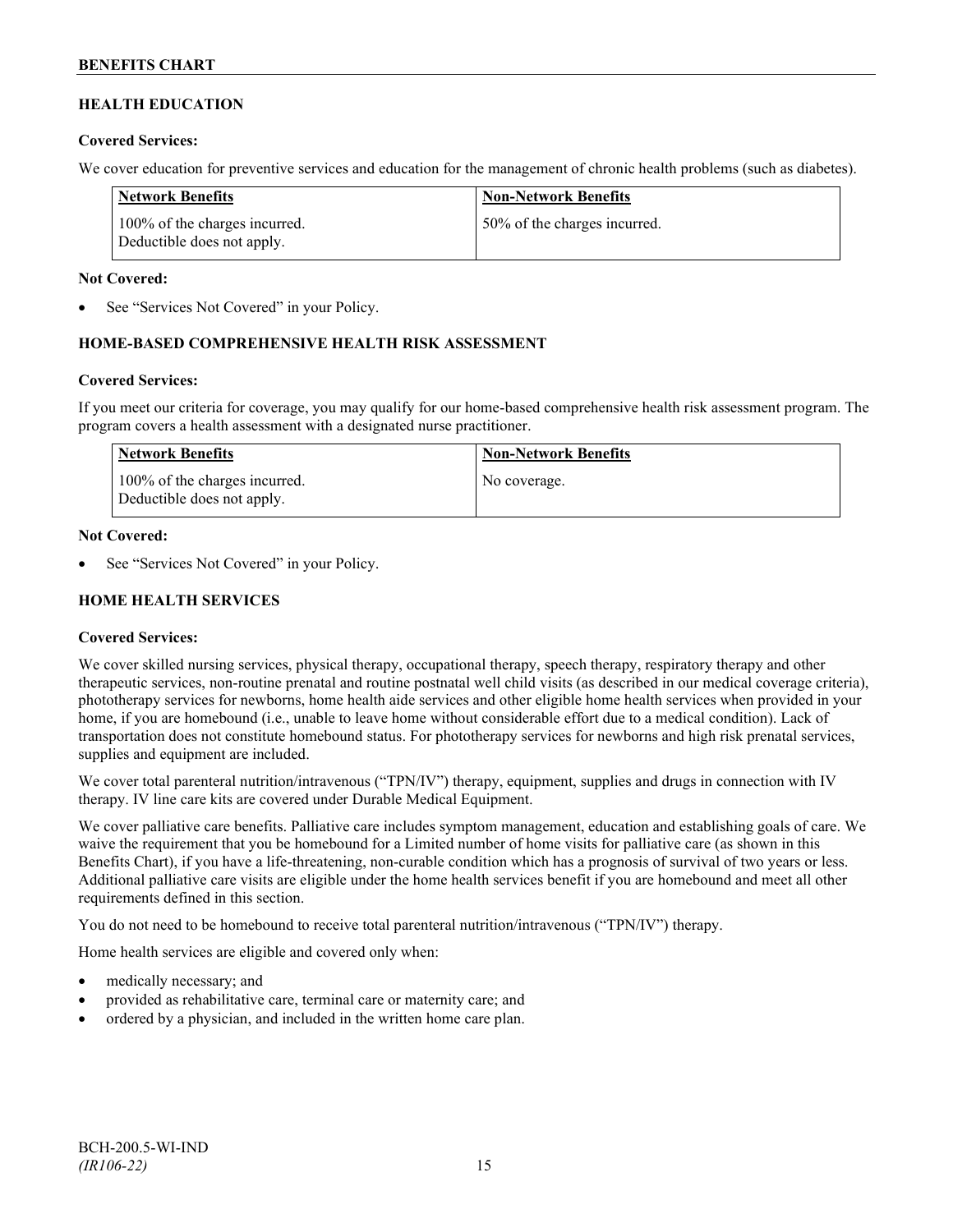**Physical therapy, occupational therapy, speech therapy, respiratory therapy, home health aide services and palliative care**

| Network Benefits              | <b>Non-Network Benefits</b> |
|-------------------------------|-----------------------------|
| 100% of the charges incurred. | No coverage.                |

### **TPN/IV therapy, skilled nursing services, non-routine prenatal/postnatal services and phototherapy**

| <b>Network Benefits</b>       | Non-Network Benefits |
|-------------------------------|----------------------|
| 100% of the charges incurred. | No coverage.         |

Each 24-hour visit (or shifts up to 24-hour visits) equals one visit and counts toward the Maximum visits for all other services shown below. Any visit that lasts less than 24 hours regardless of the length of the visit, will count as one visit toward the Maximum visits for all other services shown below. All visits must be medically necessary and benefit eligible.

#### **Routine postnatal well child visits**

| <b>Network Benefits</b>                                     | <b>Non-Network Benefits</b>  |
|-------------------------------------------------------------|------------------------------|
| 100% of the charges incurred.<br>Deductible does not apply. | 50% of the charges incurred. |

#### **Maximum visits for palliative care:**

If you are eligible to receive palliative care in the home and you are not homebound, there is a maximum of 12 visits per calendar year.

#### **Maximum visits for all services other than palliative care:**

| <b>Network Benefits</b>      | <b>Non-Network Benefits</b> |
|------------------------------|-----------------------------|
| 60 visits per calendar year. | No coverage.                |

The routine postnatal well child visits do not count toward the visit limit.

### **Limitations:**

- Home health services are not provided as a substitute for a primary caregiver in the home or as relief (respite) for a primary caregiver in the home. We will not reimburse family members or residents in your home for the above services.
- A service shall not be considered a skilled nursing service merely because it is performed by, or under the direct supervision of, a licensed nurse. Where a service (such as tracheotomy suctioning or ventilator monitoring) or like services, can be safely and effectively performed by a non-medical person (or self-administered), without the direct supervision of, a licensed nurse, the service shall not be regarded as a skilled nursing service, whether or not a skilled nurse actually provides the service. The unavailability of a competent person to provide a non-skilled service shall not make it a skilled service when a skilled nurse provides it. Only the skilled nursing component of so-called "blended" services (i.e. services which include skilled and non-skilled components) are covered under this Benefits Chart.

#### **Not Covered:**

- Home Health Services by a Non-Network provider.
- Financial or legal counseling services.
- Housekeeping or meal services in your home.
- Private duty nursing services.
- Services provided by a family member or enrollee, or a resident in the enrollee's home.
- Vocational rehabilitation and recreational or educational therapy. Recreation therapy is therapy provided solely for the purpose of recreation, including, but not Limited to: (a) requests for physical therapy or occupational therapy to improve athletic ability, and (b) braces or guards to prevent sports injuries.
- See "Services Not Covered" in your Policy.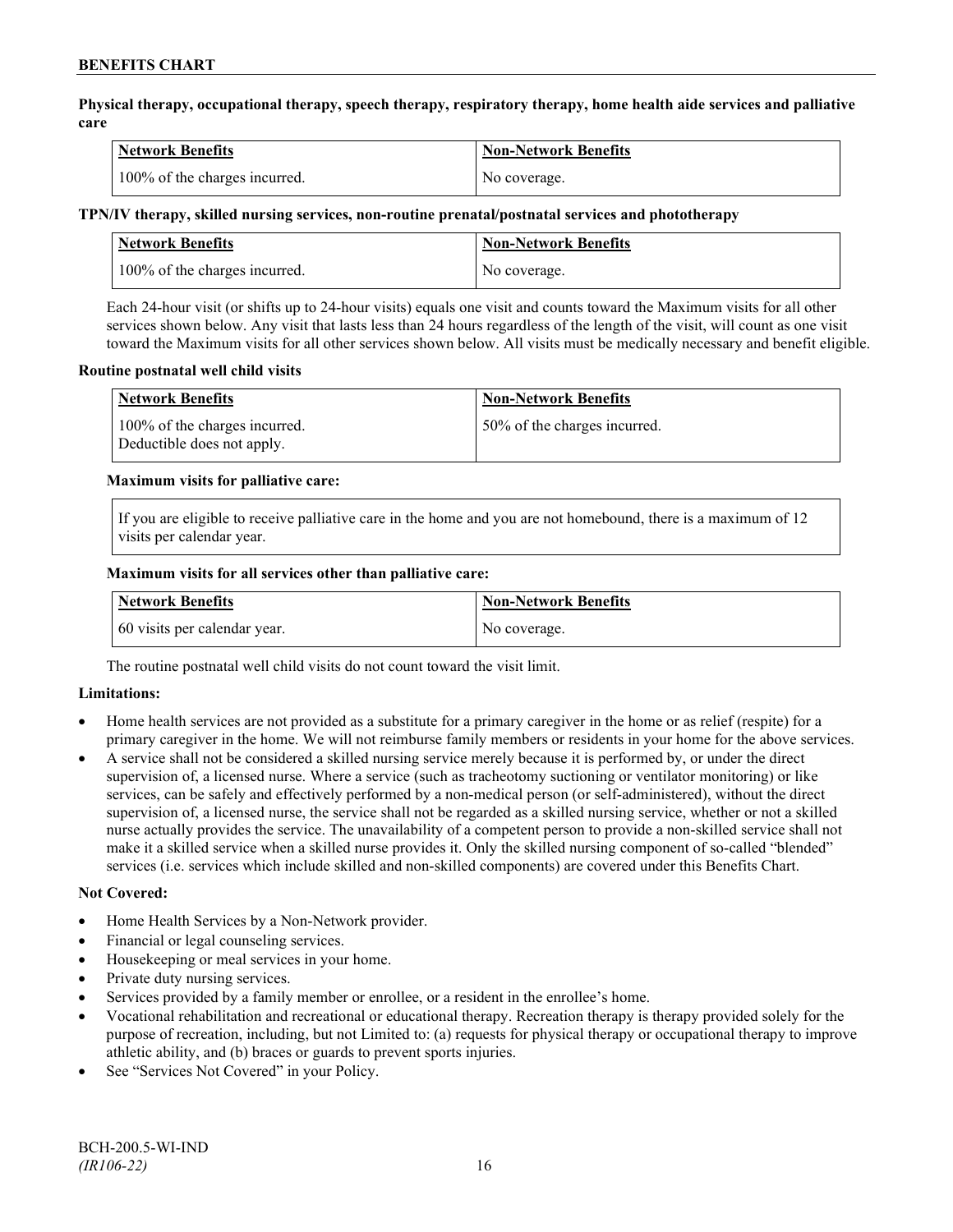### **HOME HOSPICE SERVICES**

#### **Applicable Definitions:**

**Part-time.** This is up to two hours of service per day, more than two hours is considered continuous care.

**Continuous Care.** This is from two to twelve hours of service per day provided by a registered nurse, licensed practical nurse, or home health aide, during a period of crisis in order to maintain a terminally ill patient at home.

**Appropriate Facility.** This is a nursing home, hospice residence, or other inpatient facility.

**Custodial Care Related to Hospice Services.** This means providing assistance in the activities of daily living and the care needed by a terminally ill patient which can be provided by primary caregiver (i.e., family member or friend) who is responsible for the patient's home care.

#### **Covered Services:**

**Home hospice program:** We cover the services described below if you are terminally ill and accepted as a home hospice program participant. You must meet the eligibility requirements of the program, and elect to receive services through the home hospice program. The services will be provided in your home, with inpatient care available when medically necessary as described below. If you elect to receive hospice services, you do so in lieu of curative treatment for your terminal illness for the period you are enrolled in the home hospice program.

**Eligibility:** In order to be eligible to be enrolled in the home hospice program, you must: (1) be a terminally ill patient (prognosis of six months or less); (2) have chosen a palliative treatment focus (i.e., emphasizing comfort and supportive services rather than treatment attempting to cure the disease or condition); and (3) continue to meet the terminally ill prognosis as reviewed by our medical director or his or her designee over the course of care. You may withdraw from the home hospice program at any time.

**Eligible services:** Hospice services include the following services provided in accordance with an approved hospice treatment plan:

- Home Health Services:
	- o Part-time care provided in your home by an interdisciplinary hospice team (which may include a physician, nurse, social worker, and spiritual counselor) and medically necessary home health services are covered.
	- o One or more periods of continuous care in your home or in a setting which provides day care for pain or symptom management, when medically necessary, will be covered.
- Inpatient Services: We cover medically necessary inpatient services.
- Other Services:
	- Respite care is covered for care in your home or in an appropriate facility, to give your primary caregivers (i.e., family members or friends) rest and/or relief when necessary in order to maintain a terminally ill patient at home*.*
	- o Medically necessary medications for pain and symptom management.
	- o Semi-electric hospital beds and other durable medical equipment are covered.
	- o Emergency and non-emergency care is covered.

| <b>Network Benefits</b>       | <b>Non-Network Benefits</b> |
|-------------------------------|-----------------------------|
| 100% of the charges incurred. | No coverage.                |

Respite care is Limited to 5 days per episode, and respite care and continuous care combined are Limited to 30 days.

### **Not Covered:**

- Home Hospice Services by a Non-Network provider.
- Financial or legal counseling services.
- Housekeeping or meal services in your home.
- Custodial or maintenance care related to hospice services, whether provided in the home or in a nursing home.
- Any service not specifically described as covered services under this home hospice services benefits.
- Any services provided by members of your family or residents in your home.
- See "Services Not Covered" in your Policy.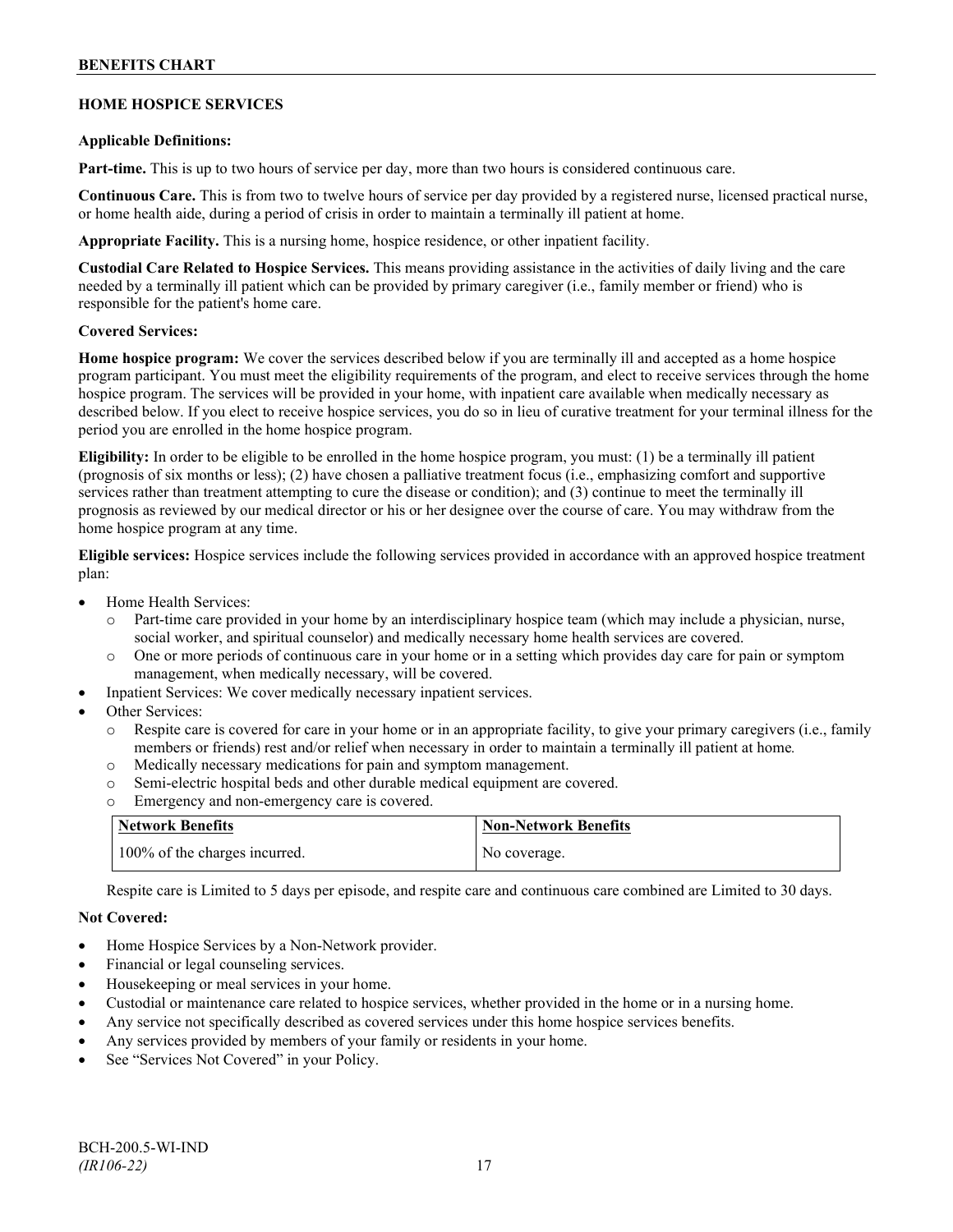# **HOSPITAL AND SKILLED NURSING FACILITY SERVICES**

### **Covered Services:**

We cover services as described below.

#### **Medical or surgical hospital services**

**Inpatient hospital services:** We cover the following medical or surgical services, for the treatment of acute illness or injury, which require the level of care only provided in an acute care facility. These services must be authorized by a physician.

Inpatient hospital services include: room and board; the use of operating or maternity delivery rooms; intensive care facilities; newborn nursery facilities; general nursing care, anesthesia, laboratory and diagnostic imaging services, radiation therapy, physical therapy, prescription drugs or other medications administered during treatment, blood and blood products (unless replaced), and blood derivatives, and other diagnostic or treatment related hospital services; physician and other professional medical and surgical services provided while in the hospital, including gender confirmation surgery that meets medical coverage criteria.

We cover, following a vaginal delivery, a minimum of 48 hours of inpatient care for the mother and newborn child. We cover, following a caesarean section delivery, a minimum of 96 hours of inpatient care for the mother and newborn child.

Health insurance issuers generally may not, under Federal law, restrict benefits for any hospital length of stay in connection with childbirth for the mother of newborn child to less than 48 hours following a vaginal delivery, or less than 96 hours following a caesarean section. However, Federal law generally does not prohibit the mother's or newborn's attending provider, after consulting with the mother, from discharging the mother or her newborn earlier than 48 hours (or 96 hours as applicable). In any case plans and issuers may not, under Federal law, require that a provider obtain authorization from the plan or the insurance issuer for prescribing a length of stay not in excess of 48 hours (or 96 hours).

| Network Benefits              | <b>Non-Network Benefits</b>  |
|-------------------------------|------------------------------|
| 100% of the charges incurred. | 50% of the charges incurred. |

Each Insured's admission or confinement, including that of a newborn child, is separate and distinct from the admission or confinement of any other Insured.

**Outpatient hospital, ambulatory care or surgical facility services:** We cover the following medical and surgical services, for diagnosis or treatment of illness or injury on an outpatient basis. These services must be authorized by a physician.

Outpatient services include: use of operating rooms, maternity delivery rooms or other outpatient departments, rooms or facilities; and the following outpatient services: general nursing care, anesthesia, laboratory and diagnostic imaging services, radiation therapy, physical therapy, drugs administered during treatment, blood and blood products (unless replaced), and blood derivatives, and other diagnostic or treatment related outpatient services; physician and other professional medical and surgical services provided while an outpatient, including colonoscopies, and gender confirmation surgery that meets medical coverage criteria.

To see the benefit level for diagnostic imaging services, laboratory services and physical therapy, see benefits under Diagnostic Imaging Services, Laboratory Services and Physical Therapy in this Benefits Chart.

| <b>Network Benefits</b>       | <b>Non-Network Benefits</b>  |
|-------------------------------|------------------------------|
| 100% of the charges incurred. | 50% of the charges incurred. |

**Skilled nursing facility care:** We cover room and board, daily skilled nursing and related ancillary services for post-acute treatment and rehabilitative care of illness or injury that meets medical coverage criteria.

| Network Benefits                             | <b>Non-Network Benefits</b>                  |
|----------------------------------------------|----------------------------------------------|
| 100% of the charges incurred.                | 50% of the charges incurred.                 |
| Limited to a 30 day maximum per confinement. | Limited to a 30 day maximum per confinement. |

Each day of services provided under the Network Benefits and Non-Network Benefits, combined, applies toward the maximum shown above.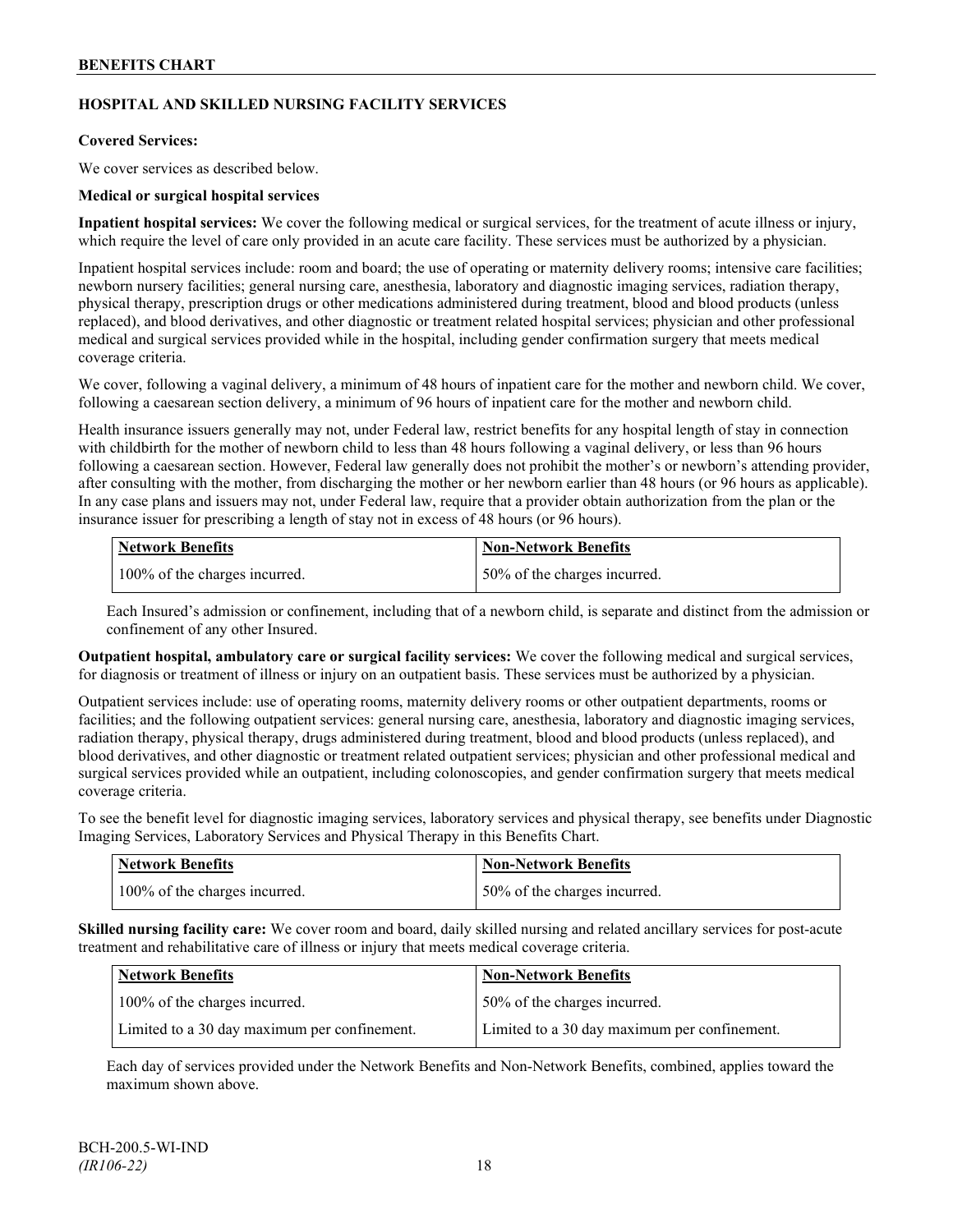### **Not Covered:**

- Services for items for personal convenience, such as television rental, are not covered.
- See "Services Not Covered" in your Policy.

### **INFERTILITY DIAGNOSIS**

#### **Covered Services:**

We cover the diagnosis of infertility. These services include diagnostic procedures and tests provided in connection with an infertility evaluation, office visits and consultations to diagnose infertility.

| <b>Network Benefits</b>       | <b>Non-Network Benefits</b>   |
|-------------------------------|-------------------------------|
| 100% of the charges incurred. | 150% of the charges incurred. |

Coverage is Limited to office visits and consultations to diagnose infertility. Treatment is not covered.

#### **Not Covered:**

- Infertility/fertility treatment, including, but not limited to, office visits, laboratory services, diagnostic imaging services, and fertility drugs, reversal of sterilization, and sperm, ova or embryo acquisition, retrieval or storage; however, we do cover office visits and consultations to diagnose infertility.
- Services related to the establishment of surrogate pregnancy and fees for a surrogate. However, pregnancy and maternity services are covered for an Insured under this Benefits Chart, including a surrogate pregnancy.
- See "Services Not Covered" in your Policy.

### **LABORATORY SERVICES**

#### **Covered Services:**

We cover laboratory tests when ordered by a provider and provided in a clinic or outpatient hospital facility. This includes blood tests to detect lead exposure in children between the ages of 6 months and 72 months.

To see the benefit level for inpatient hospital or skilled nursing facility services, see benefits under Inpatient Hospital and Skilled Nursing Facility Services in this Benefits Chart.

**Prostate-specific antigen (PSA) testing.** We cover prostate cancer screening for men 40 years of age or over who are symptomatic or in a high-risk category and for all men 50 years of age or older.

| <b>Network Benefits</b>       | <b>Non-Network Benefits</b>  |
|-------------------------------|------------------------------|
| 100% of the charges incurred. | 50% of the charges incurred. |

#### **All other laboratory services**

#### **Services for illness or injury**

| <b>Network Benefits</b>       | <b>Non-Network Benefits</b>  |
|-------------------------------|------------------------------|
| 100% of the charges incurred. | 50% of the charges incurred. |

### **Preventive services**

Laboratory services associated with preventive services are covered at the benefit level shown in the "Preventive Services" section of this Benefits Chart.

#### **Not Covered:**

See "Services Not Covered" in your Policy.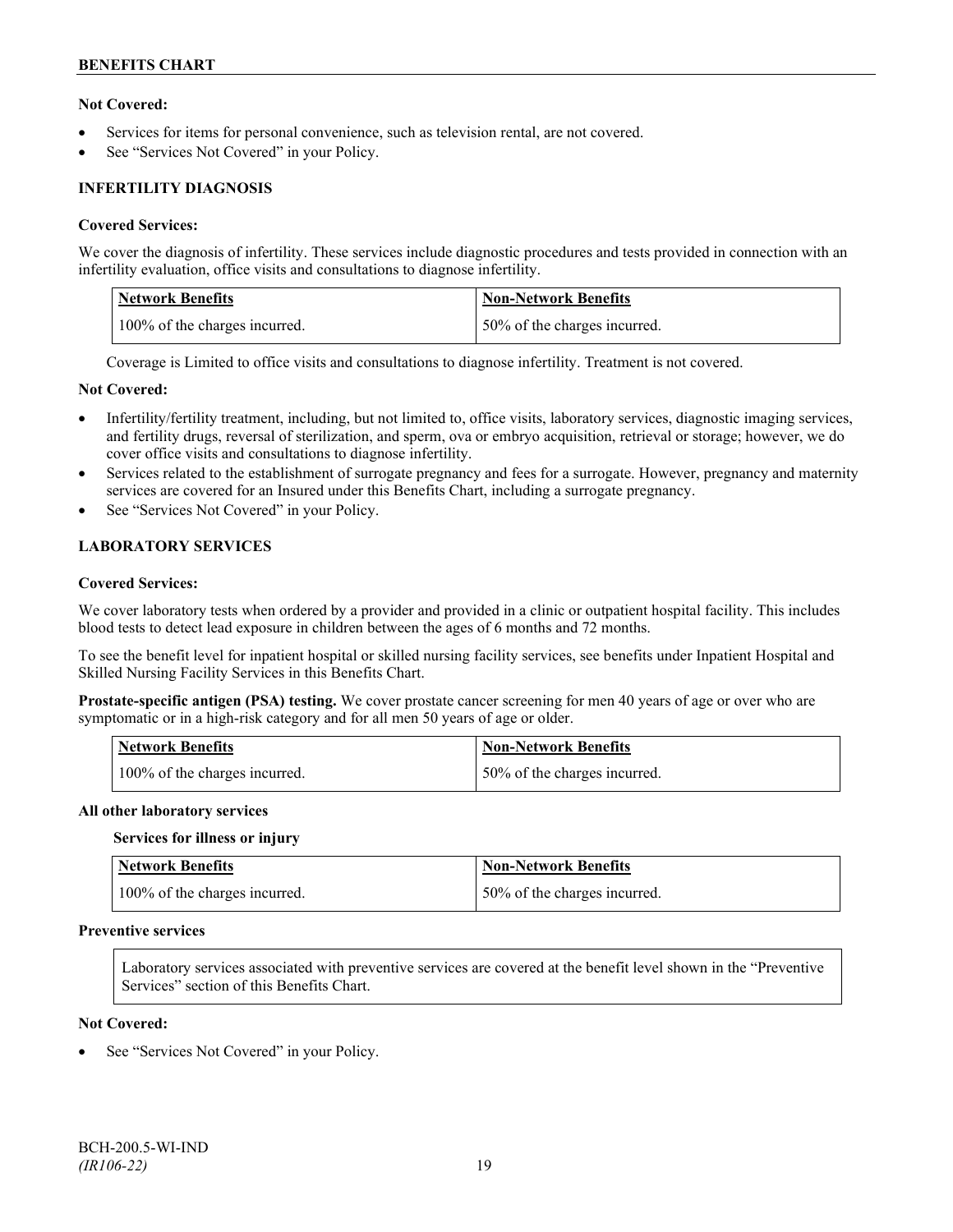# **MASTECTOMY RECONSTRUCTION BENEFIT**

### **Covered Services:**

We cover reconstruction of the breast on which the mastectomy has been performed; surgery and reconstruction of the other breast to produce symmetrical appearance, and prostheses and physical complications of all stages of mastectomy, including lymphedemas.

| <b>Network Benefits</b>                               | <b>Non-Network Benefits</b>                           |
|-------------------------------------------------------|-------------------------------------------------------|
| Coverage level is same as corresponding Network       | Coverage level is same as corresponding Non-Network   |
| Benefits, depending on type of service provided, such | Benefits, depending on type of service provided, such |
| as Office Visits for Illness or Injury, Inpatient or  | as Office Visits for Illness or Injury, Inpatient or  |
| Outpatient Hospital Services.                         | Outpatient Hospital Services.                         |

### **Not Covered:**

See "Services Not Covered" in your Policy.

# **MEDICATION THERAPY DISEASE MANAGEMENT PROGRAM**

### **Covered Services:**

If you meet our criteria for coverage, you may qualify for our Medication Therapy Disease Management Program.

The program covers consultations with a designated Network pharmacist.

Covered services are based on established medical policies, which are subject to periodic review and modification by the medical directors. These medical policies (medical coverage criteria) are available by calling Member Services, or logging on to your "*my*HealthPartners" account at [healthpartners.com.](http://www.healthpartners.com/)

| <b>Network Benefits</b>                                     | <b>Non-Network Benefits</b> |
|-------------------------------------------------------------|-----------------------------|
| 100% of the charges incurred.<br>Deductible does not apply. | No coverage.                |

### **Not Covered:**

See "Services Not Covered" in your Policy.

# **OFFICE VISITS FOR ILLNESS OR INJURY**

### **Covered Services:**

We cover the following when medically necessary: professional medical and surgical services and related supplies, including biofeedback, of physicians and other health care providers; blood and blood products (unless replaced) and blood derivatives.

We cover diagnosis and treatment of illness or injury to the eyes. Where contact or eye glass lenses are prescribed as medically necessary for the post-operative treatment of cataracts or for the treatment of aphakia, acute or chronic corneal pathology or keratoconus, we cover the initial evaluation, lenses and fitting. Insureds must pay for lens replacement beyond the initial pair.

Services received via video, e-visit or telephone are covered under the "Telehealth/Telemedicine Services" section.

### **Office visits**

| Network Benefits              | <b>Non-Network Benefits</b>  |
|-------------------------------|------------------------------|
| 100% of the charges incurred. | 50% of the charges incurred. |

# **Convenience clinics**

| <b>Network Benefits</b>       | <b>Non-Network Benefits</b>  |
|-------------------------------|------------------------------|
| 100% of the charges incurred. | 50% of the charges incurred. |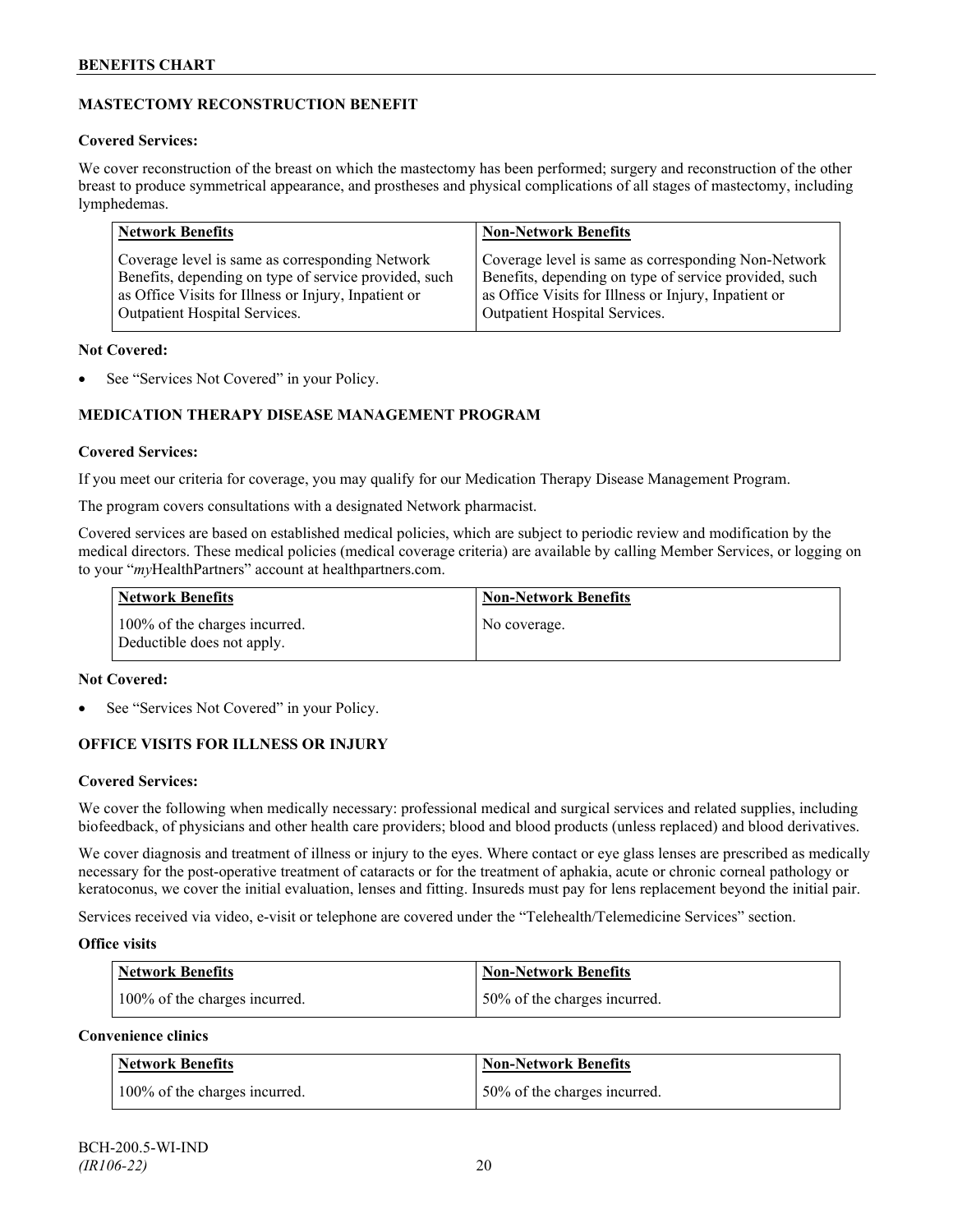### **First three visits with a Primary Care Provider**

| The first three office visits, convenience clinic visits,<br>telephone visits and E-visits combined in a calendar<br>year are not subject to the deductible.                                                     |
|------------------------------------------------------------------------------------------------------------------------------------------------------------------------------------------------------------------|
| If any of the first three visits are Virtuwell visits, they<br>are covered at 100%.                                                                                                                              |
| If any of the first three visits are office visits, they are<br>covered at 100%, subject to a copayment of \$30 per<br>visit.                                                                                    |
| If any of the first three visits are convenience clinic<br>visits, telephone visits or E-visits (other than<br>Virtuwell), they are covered at 100%, subject to a<br>copayment of \$15.                          |
| Then services will be covered at the deductible and<br>coinsurance and/or copayment indicated for office<br>visits, convenience clinic visits, telephone visits and<br>E-visits.                                 |
| Physician services are included; however, office<br>procedure, laboratory, radiology and other ancillary<br>services are not included and will be subject to the<br>deductible and coinsurance and/or copayment. |

### **Injections administered in a physician's office, other than immunizations**

#### **Allergy injections**

| <b>Network Benefits</b>       | Non-Network Benefits         |
|-------------------------------|------------------------------|
| 100% of the charges incurred. | 50% of the charges incurred. |

#### **All other injections**

| Network Benefits              | <b>Non-Network Benefits</b>  |
|-------------------------------|------------------------------|
| 100% of the charges incurred. | 50% of the charges incurred. |

# **Not Covered:**

- Court ordered treatment, except as described in this Benefits Chart. Any resulting court ordered treatment for mental health services will be subject to the Policy's requirement for medical necessity.
- See "Services Not Covered" in your Policy.

### **PEDIATRIC EYEWEAR**

#### **Covered Services:**

We cover pediatric eyewear for children.

Routine eye exams are covered under the "Preventive Services" section.

| Network Benefits              | <b>Non-Network Benefits</b> |
|-------------------------------|-----------------------------|
| 100% of the charges incurred. | No coverage.                |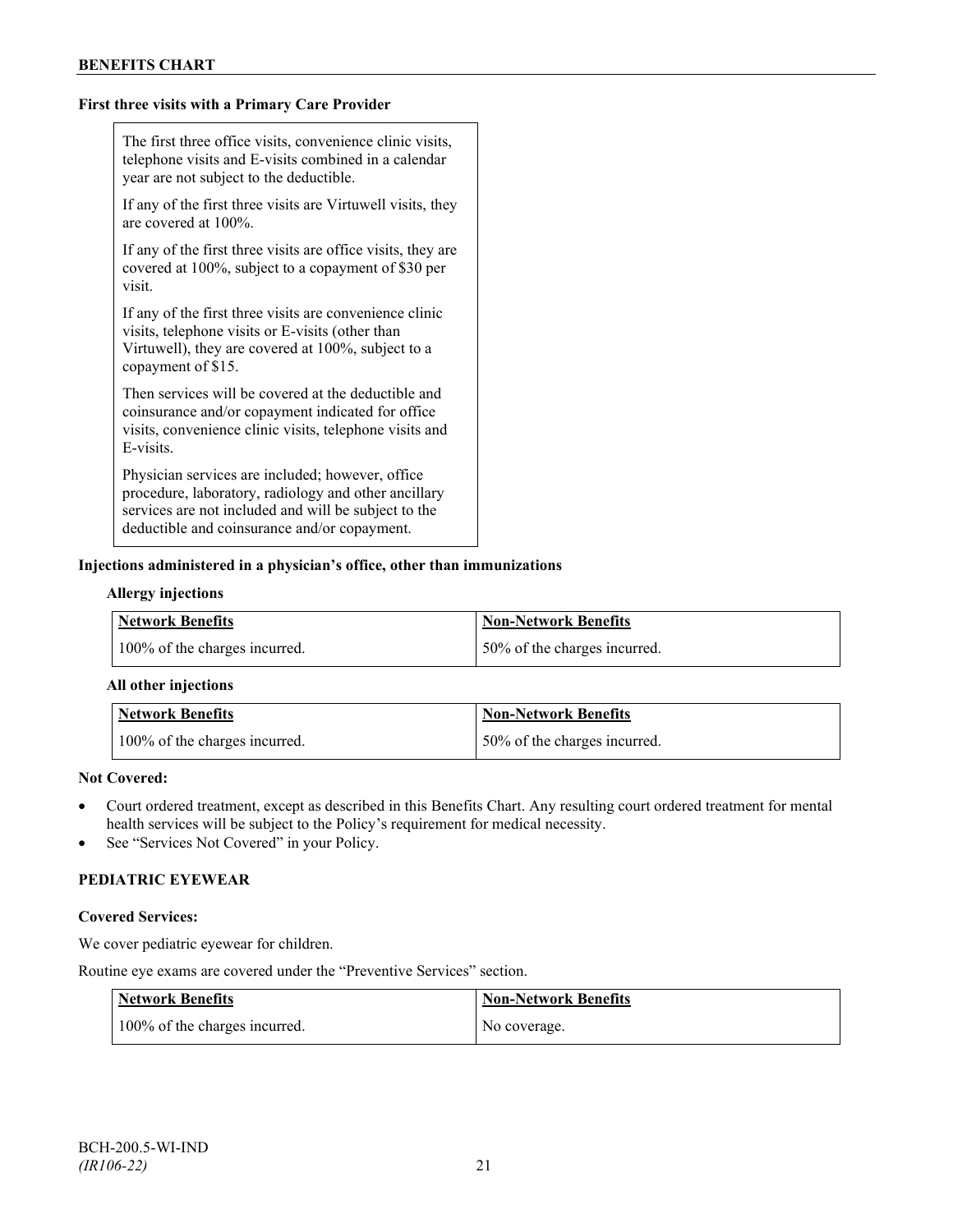# **Limitations:**

- Coverage under this provision will continue until the end of the month in which the child turns 19.
- Limited to one of the following per calendar year:
	- o one pair of eyeglasses including one set of prescription lenses, frames from the designated eyewear collection, and anti scratch coating; or
	- o one pair of non-disposable contact lenses; or
	- o a one year supply of disposable contact lenses.
- Contact lens fittings are limited to two per calendar year.

# **Not Covered:**

- Frames that are not included in the designated eyewear collection are not covered. However, one pair of lenses will be covered if a member chooses frames outside the designated eyewear collection.
- More than one pair of lenses or frames or non-disposable contacts per calendar year, regardless of the reason. This includes replacement of eyeglasses or contact lenses due to loss, breakage, theft, or change in prescription.
- Safety glasses or goggles for sports or vocational reasons.
- Upgrades including, but not limited to, UV protection and no-line multifocal lenses.
- See "Services Not Covered" in your Policy.

# **PHYSICAL THERAPY, OCCUPATIONAL THERAPY, SPEECH THERAPY AND OTHER SPECIFIED THERAPIES**

# **Covered Services:**

We cover the following physical therapy, occupational therapy and speech therapy services:

- Medically necessary rehabilitative care to correct the effects of illness or injury.
- Habilitative services rendered for congenital, developmental or medical conditions which have significantly Limited the successful initiation of normal speech and normal motor development.

Massage therapy which is performed in conjunction with other treatment/modalities by a physical or occupational therapist, is part of a prescribed treatment plan and is not billed separately is covered.

We cover services provided in a clinic. We also cover physical therapy provided in an outpatient hospital facility. To see the benefit level for inpatient hospital or skilled nursing facility services, see benefits under "Inpatient Hospital and Skilled Nursing Facility Services".

### **Rehabilitative care**

| <b>Network Benefits</b>                                                                       | <b>Non-Network Benefits</b>                                                                   |
|-----------------------------------------------------------------------------------------------|-----------------------------------------------------------------------------------------------|
| 100% of the charges incurred.                                                                 | 50% of the charges incurred.                                                                  |
| Physical, Occupational and Speech Therapy are<br>Limited to 20 visits each per calendar year. | Physical, Occupational and Speech Therapy are<br>Limited to 20 visits each per calendar year. |

In addition to the services provided above, we cover a minimum of:

- 20 visits per calendar year for pulmonary rehabilitation therapy,
- 36 visits per calendar year for cardiac rehabilitation therapy,
- 30 visits per calendar year for post-cochlear implant aural therapy,
- 20 visits per calendar year for cognitive rehabilitation therapy.

The maximum number of visits are combined for Network Benefits and Non-Network Benefits.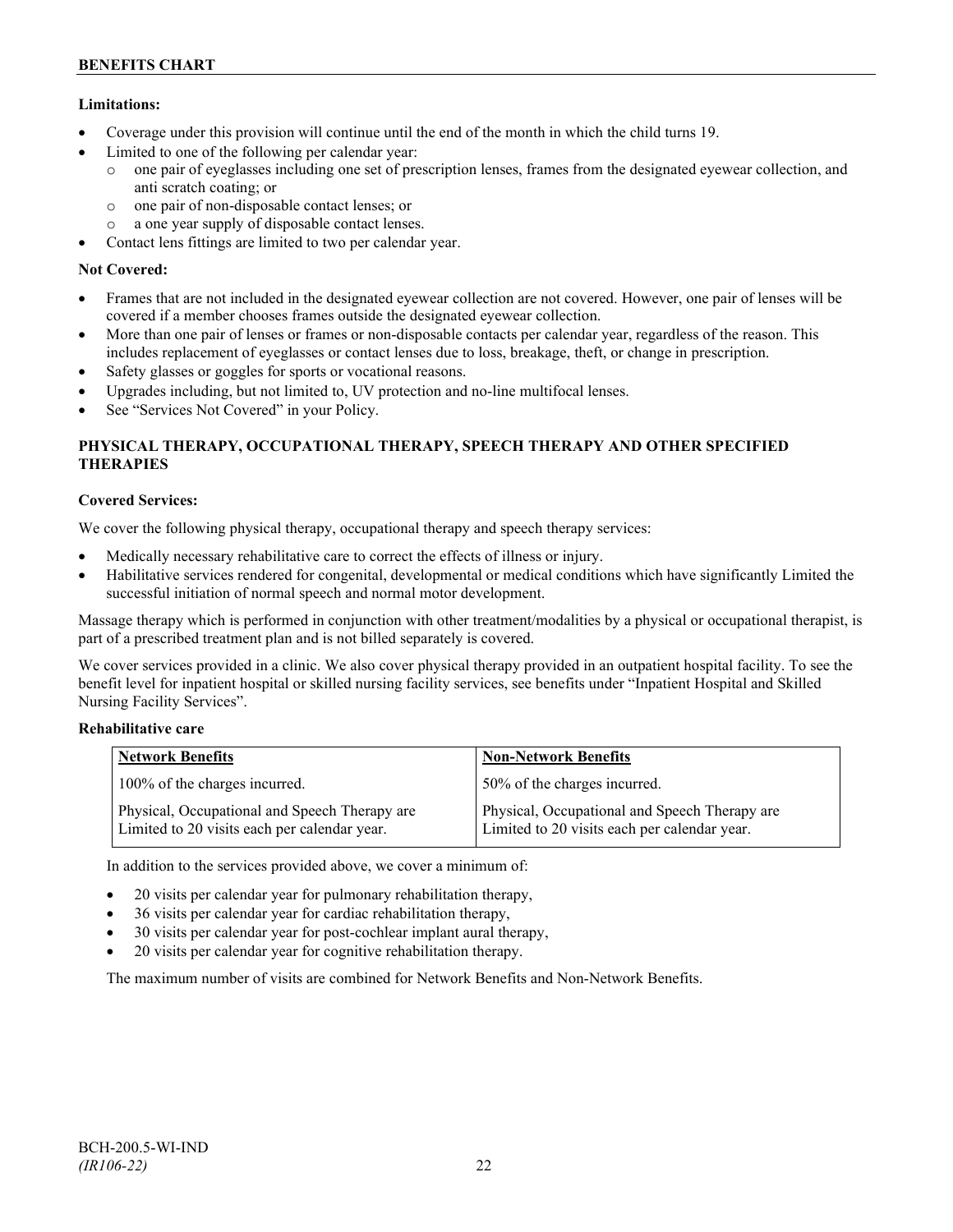# **Habilitative care**

| <b>Network Benefits</b>                                                                       | <b>Non-Network Benefits</b>                                                                   |
|-----------------------------------------------------------------------------------------------|-----------------------------------------------------------------------------------------------|
| 100% of the charges incurred.                                                                 | 50% of the charges incurred.                                                                  |
| Physical, Occupational and Speech Therapy are<br>Limited to 20 visits each per calendar year. | Physical, Occupational and Speech Therapy are<br>Limited to 20 visits each per calendar year. |

The maximum number of visits is combined for Network Benefits and Non-Network Benefits.

#### **Not Covered:**

- Massage therapy for the purpose of comfort or convenience of the Insured.
- See "Services Not Covered" in your Policy.

# **PRESCRIPTION DRUG SERVICES**

#### **Covered Services:**

We cover prescription drugs and medications that can be self-administered or are administered in a physician's office.

### **For Network Benefits, drugs and medications must be obtained at a network pharmacy.**

#### **If a copayment is required, you must pay one copayment for each 30-day supply, or portion thereof.**

### **Outpatient drugs (except as specified below)**

| <b>Network Benefits</b>                                                                                                                                                                                                                                                                                                                                                      | <b>Non-Network Benefits</b>  |
|------------------------------------------------------------------------------------------------------------------------------------------------------------------------------------------------------------------------------------------------------------------------------------------------------------------------------------------------------------------------------|------------------------------|
| 100% of the charges incurred.                                                                                                                                                                                                                                                                                                                                                | 50% of the charges incurred. |
| In no event will your cost for a formulary insulin drug<br>exceed \$25. Deductible does not apply to formulary<br>insulin drugs.                                                                                                                                                                                                                                             |                              |
| Oral chemotherapy drugs are included on the<br>Specialty Drug List. However, you pay the applicable<br>outpatient drug benefit. As required by Wisconsin law,<br>you will not pay higher cost sharing (deductible,<br>copayment or coinsurance) for orally administered<br>chemotherapy drugs than you pay for injected or<br>intravenously administered chemotherapy drugs. |                              |

### **Mail order drugs**

| <b>Network Benefits</b>                                                                                                                                                                                                                                                                                                                                                                         | <b>Non-Network Benefits</b>                                                                                |
|-------------------------------------------------------------------------------------------------------------------------------------------------------------------------------------------------------------------------------------------------------------------------------------------------------------------------------------------------------------------------------------------------|------------------------------------------------------------------------------------------------------------|
| For your convenience, you may also get up to a 90-day<br>supply of outpatient prescription drugs that can be self-<br>administered through the designated mail order service.<br>Outpatient drugs ordered through this service are<br>covered at the benefit percent and copayments shown in<br>Outpatient Drugs above.<br>Specialty Drugs are not available through the mail order<br>service. | Mail order drugs are only available through the<br>designated mail order service.<br>See Network Benefits. |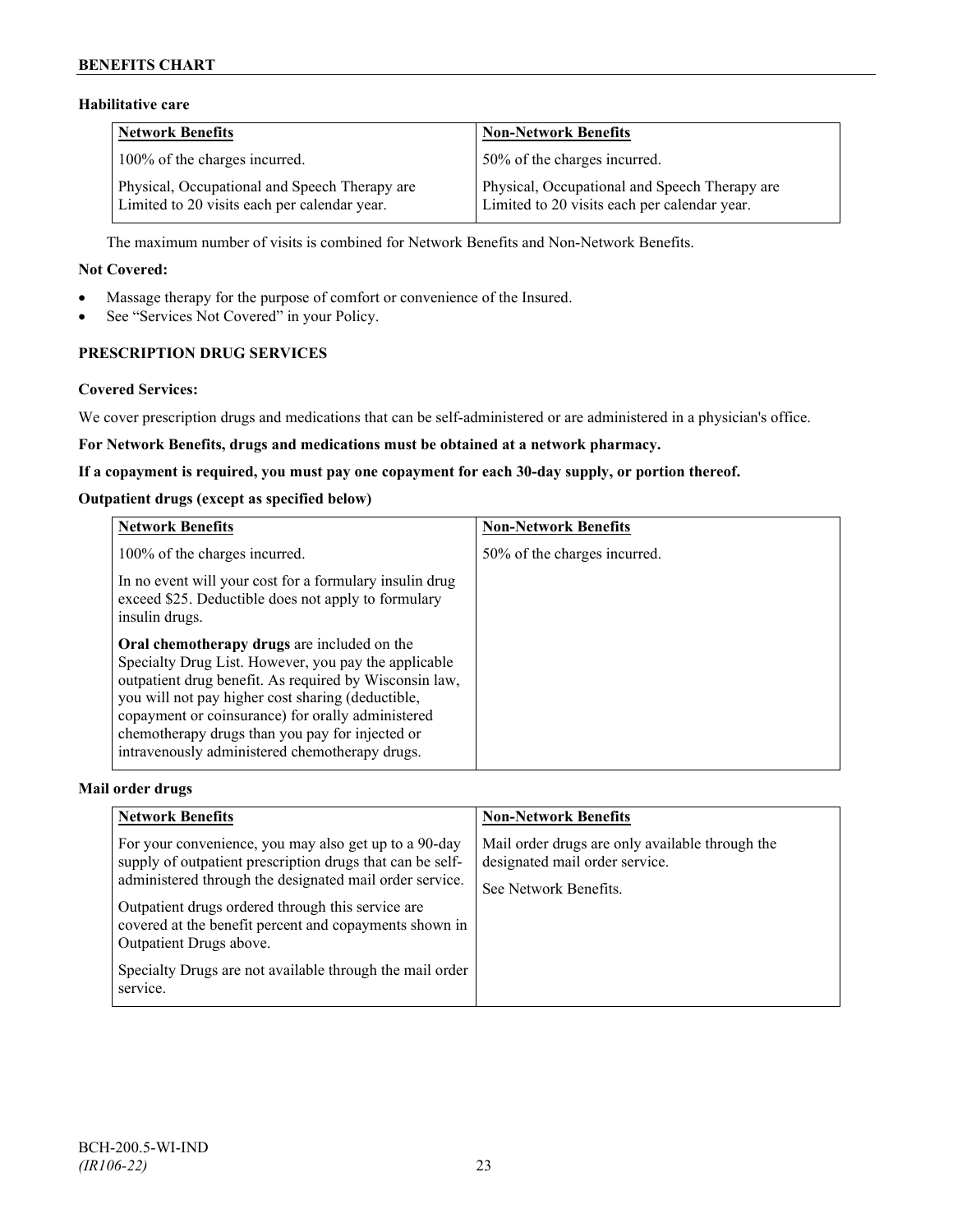### **Specialty drugs that are self-administered**

| <b>Network Benefits</b>                                                                                                                                                                                                                                                                                                                                                      | <b>Non-Network Benefits</b> |
|------------------------------------------------------------------------------------------------------------------------------------------------------------------------------------------------------------------------------------------------------------------------------------------------------------------------------------------------------------------------------|-----------------------------|
| 100% of the charges incurred.                                                                                                                                                                                                                                                                                                                                                | No coverage.                |
| Oral chemotherapy drugs are included on the<br>Specialty Drug List. However, you pay the applicable<br>outpatient drug benefit. As required by Wisconsin law,<br>you will not pay higher cost sharing (deductible,<br>copayment or coinsurance) for orally administered<br>chemotherapy drugs than you pay for injected or<br>intravenously administered chemotherapy drugs. |                             |

Specialty Drugs are Limited to drugs on the Specialty Drug List and must be obtained from a designated vendor.

#### **Tobacco cessation drugs are covered for all FDA approved tobacco cessation drugs**

| <b>Network Benefits</b>                                     | <b>Non-Network Benefits</b>  |
|-------------------------------------------------------------|------------------------------|
| 100% of the charges incurred.<br>Deductible does not apply. | 50% of the charges incurred. |

#### **Contraceptive drugs**

| <b>Network Benefits</b>                                                                                                                                         | <b>Non-Network Benefits</b>  |
|-----------------------------------------------------------------------------------------------------------------------------------------------------------------|------------------------------|
| 100% of the charges incurred for formulary drugs.<br>Deductible does not apply.                                                                                 | 50% of the charges incurred. |
| If a physician requests that a Non-Formulary<br>contraceptive drug be dispensed as written, the drug<br>will be covered at 100%, not subject to the deductible. |                              |

**ACA preventive medications.** We cover preventive medications currently recommended by USPSTF with an A or B rating if they are prescribed by your medical provider and they are listed on our Commercial ACA Preventive Drug List. Preventive medications are subject to periodic review and modification. Changes would be effective in accordance with the federal rules and reflected in our current medical coverage criteria for preventive care services.

| <b>Network Benefits</b>                                     | <b>Non-Network Benefits</b>  |
|-------------------------------------------------------------|------------------------------|
| 100% of the charges incurred.<br>Deductible does not apply. | 50% of the charges incurred. |

#### **Limitations:**

- Certain drugs may require prior authorization as indicated on the Formulary. HealthPartners may require prior authorization for the drug and also the site where the drug will be provided. Certain drugs are subject to our utilization review process and quantity limits.
- Certain non-formulary drugs require prior authorization. In addition, certain drugs may be subject to any quantity limits applied as part of our trial program. The trial drug program applies to new prescriptions for certain drugs which have high toxicity, low tolerance, high costs and/or high potential for waste. Trial drugs are indicated on the formulary and/or the Specialty Drug List. Your first fill of a trial drug may be limited to less than a month supply. If the drug is well tolerated and effective, you will receive the remainder of your first month supply.
- If an Insured requests a brand name drug when there is a generic equivalent, the brand name drug will be covered up to the charge that would apply to the generic drug, minus any required copayment. If a physician requests that a brand name drug be dispensed as written, and we determine the brand name drug is medically necessary, the drug will be paid at the brand name drug benefit.
- We may require Insureds to try over-the-counter (OTC) drug alternatives before approving more costly formulary prescription drugs.
- Unless otherwise specified in the Prescription Drug Services section, you may receive up to a 30-day supply per prescription.

BCH-200.5-WI-IND *(IR106-22)* 24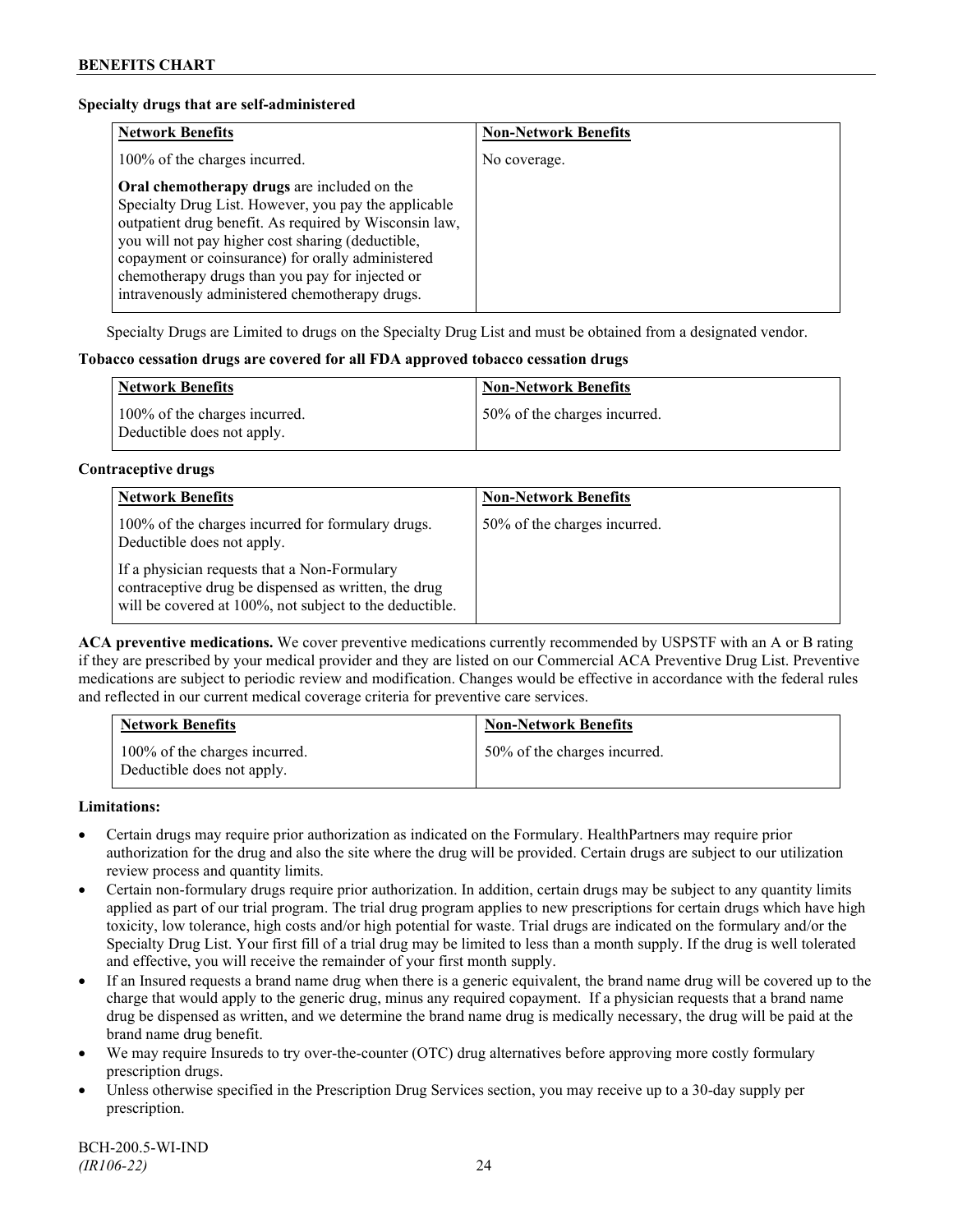- New prescriptions to treat certain chronic conditions are Limited to a 30-day supply.
- A 90-day supply will be covered and dispensed only at pharmacies that participate in our extended day supply program.
- No more than a 30-day supply of Specialty Drugs will be covered and dispensed at a time unless it's a manufacturer supplied drug that cannot be split that supplies the Insured with more than a 30-day supply.

# **Not Covered:**

- Replacement of prescription drugs, medications, equipment and supplies due to loss, damage or theft.
- Nonprescription (over-the-counter) drugs or medications, including, but not Limited to, vitamins, supplements, homeopathic remedies, and non-FDA approved drugs, unless listed on the Formulary and prescribed by a physician or legally authorized health care provider under applicable state and federal law. This exclusion does not include over-thecounter contraceptives for women as allowed under the Affordable Care Act when the Insured obtains a prescription for the item. In addition, if the Insured obtains a prescription, this exclusion does not include aspirin to prevent cardiovascular disease for men and women of certain ages; folic acid supplements for women who may become pregnant; fluoride chemoprevention supplements for children without fluoride in their water source; and iron supplements for children ages 6-12 months who are at risk for anemia.
- All drugs for the treatment of sexual dysfunction.
- All drugs for the treatment of growth deficiency.
- Fertility drugs.
- Medical cannabis.
- Drugs on the Excluded Drug List. The Excluded Drug List includes select drugs within a therapy class that are not eligible for coverage. This includes drugs that may be excluded for certain indications. The Excluded Drug List is available at [healthpartners.com.](http://www.healthpartners.com/)
- Drugs that are newly approved by the FDA until they are reviewed and approved by HealthPartners Pharmacy and Therapeutics Committee.
- Medical devices approved by the FDA will not be covered under the Prescription Drug Services section unless they are on our formulary. Covered medical devices are generally submitted and reimbursed under your medical benefits.
- See "Services Not Covered" in your Policy.

# **PREVENTIVE SERVICES**

### **Applicable Definitions:**

**Routine Preventive Services** are routine healthcare services that include screenings, check-ups and counseling to prevent illness, disease or other health problems before symptoms occur.

**Diagnostic Services** are services to help a provider understand your symptoms, diagnose illness and decide what treatment may be needed. They may be the same services that are listed as preventive services, but they are being used as diagnostic services. Your provider will determine if these services are preventive or diagnostic. These services are not preventive if received as part of a visit to diagnose, manage or maintain an acute or chronic medical condition, illness or injury. When that occurs, unless otherwise indicated below, standard deductibles, copayments or coinsurance apply.

### **Covered Services:**

We cover preventive services that meet any of the requirements under the Affordable Care Act (ACA) shown in the bulleted items below. These preventive services are covered at 100% under the Network Benefits with no deductible, copayments or coinsurance. (If a preventive service is not required by the ACA and it is covered at a lower benefit level, it will be specified below.) Preventive benefits mandated under the ACA are subject to periodic review and modification. Changes would be effective in accordance with the federal rules. Preventive services mandated by the ACA include:

- Evidence-based items or services that have in effect a rating of A or B in the current recommendations of the United States Preventive Services Task Force with respect to the individual;
- Immunizations for routine use in children, adolescents, and adults that have in effect a recommendation from the Advisory Committee on Immunization Practices of the Centers for Disease Control and Prevention with respect to the individual;
- With respect to infants, children, and adolescents, evidence-informed preventive care and screenings provided for in comprehensive guidelines supported by the Health Resources and Services Administration; and
- With respect to women, preventive care and screenings provided for in comprehensive guidelines supported by the Health Resources and Services Administration.

BCH-200.5-WI-IND *(IR106-22)* 25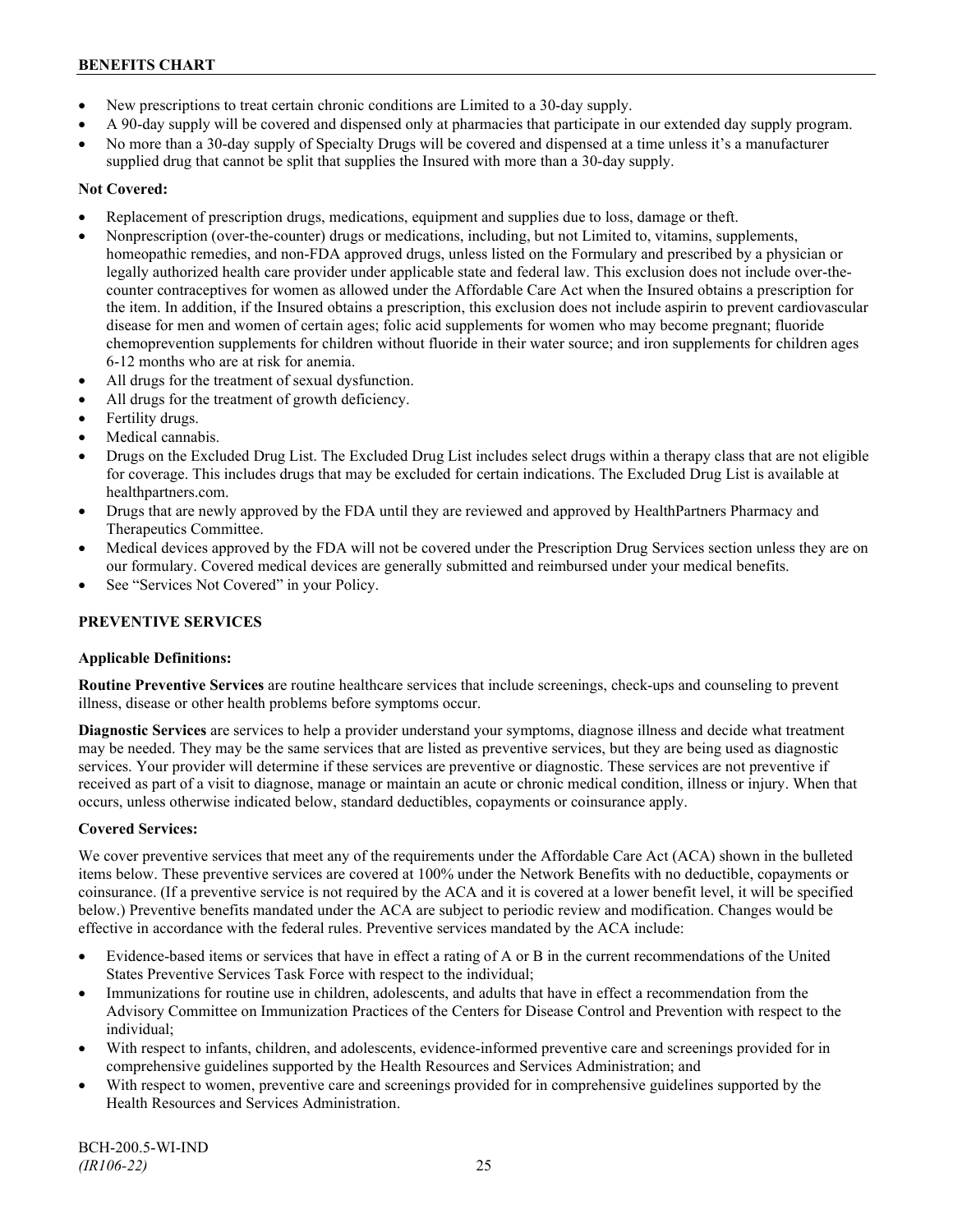Covered services are based on established medical policies, which are subject to periodic review and modification by the medical directors. These medical policies (medical coverage criteria) are available by calling Member Services, or logging on to your "*my*HealthPartners" account at [healthpartners.com.](http://www.healthpartners.com/)

### **ACA and state mandated preventive services are covered as follows:**

**Routine health exams and periodic health assessments**. A physician or health care provider will counsel you as to how often health assessments are needed based on age, sex and health status. This includes screening and counseling for tobacco cessation and all FDA approved tobacco cessation medications including over-the-counter drugs (as shown in the Prescription Drug Services section).

| <b>Network Benefits</b>                                     | Non-Network Benefits         |
|-------------------------------------------------------------|------------------------------|
| 100% of the charges incurred.<br>Deductible does not apply. | 50% of the charges incurred. |

**Child health supervision services.** This includes pediatric preventive services such as newborn screenings, appropriate immunizations, developmental assessments and laboratory services appropriate to the age of the child from birth to 72 months, and appropriate immunizations to age 18.

| <b>Network Benefits</b>                                     | <b>Non-Network Benefits</b>  |
|-------------------------------------------------------------|------------------------------|
| 100% of the charges incurred.<br>Deductible does not apply. | 50% of the charges incurred. |

### **Routine prenatal care and exams**

| <b>Network Benefits</b>                                     | <b>Non-Network Benefits</b>  |
|-------------------------------------------------------------|------------------------------|
| 100% of the charges incurred.<br>Deductible does not apply. | 50% of the charges incurred. |

**Routine postnatal care.** This includes health exams, assessments, education and counseling relating to the period immediately after childbirth.

| <b>Network Benefits</b>                                     | <b>Non-Network Benefits</b>  |
|-------------------------------------------------------------|------------------------------|
| 100% of the charges incurred.<br>Deductible does not apply. | 50% of the charges incurred. |

**Routine screening procedures for cancer.** This includes colorectal screening, digital rectal examinations and other cancer screenings recommended by the USPSTF with an A or B rating. Women's preventive health services below describe additional routine screening procedures for cancer.

| Network Benefits                                            | <b>Non-Network Benefits</b>  |
|-------------------------------------------------------------|------------------------------|
| 100% of the charges incurred.<br>Deductible does not apply. | 50% of the charges incurred. |

### **Routine eye and hearing exams for members under the age of 22**

| <b>Network Benefits</b>                                     | <b>Non-Network Benefits</b>   |
|-------------------------------------------------------------|-------------------------------|
| 100% of the charges incurred.<br>Deductible does not apply. | 150% of the charges incurred. |

**Professional voluntary family planning services.** This includes services to prevent or delay a pregnancy, including counseling and education. Services must be provided by a licensed provider.

| Network Benefits                                            | <b>Non-Network Benefits</b>  |
|-------------------------------------------------------------|------------------------------|
| 100% of the charges incurred.<br>Deductible does not apply. | 50% of the charges incurred. |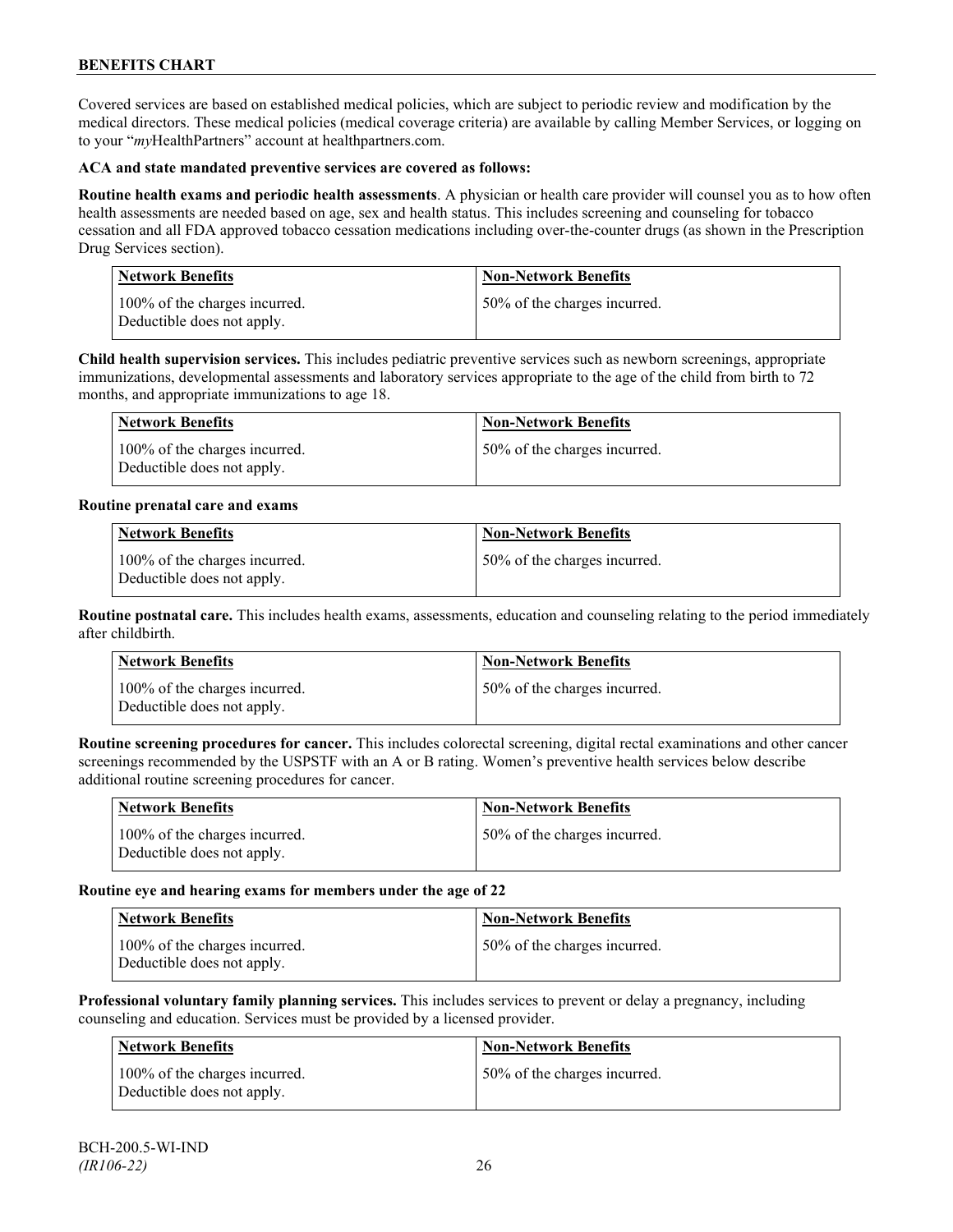### **Adult immunizations**

| <b>Network Benefits</b>       | <b>Non-Network Benefits</b>   |
|-------------------------------|-------------------------------|
| 100% of the charges incurred. | 100% of the charges incurred. |
| Deductible does not apply.    | Deductible does not apply.    |

**Women's preventive health services.** This includes mammograms, screenings for cervical cancer (pap smears), breast pumps, human papillomavirus (HPV) testing, counseling for sexually transmitted infections, counseling and screening for human immunodeficiency virus (HIV), and all FDA approved contraceptive methods as prescribed by a doctor, sterilization procedures, education and counseling (see the Prescription Drug Services section for coverage of oral contraceptive drugs). We also provide genetic screening for BRCA if someone in your family has the gene or you have a diagnosis of cancer.

The U.S. Preventive Services Task Force (USPSTF) recommends screening mammography, with or without clinical breast examination (CBE), every 1-2 years for women aged 40 and older. For women age 50 and older, we cover an annual mammogram.

| <b>Network Benefits</b>                                     | <b>Non-Network Benefits</b>  |
|-------------------------------------------------------------|------------------------------|
| 100% of the charges incurred.<br>Deductible does not apply. | 50% of the charges incurred. |

**Obesity screening and management.** We cover obesity screening and counseling for all ages during a routine preventive care exam. If you are age 18 or older and have a body mass index of 30 or more, we also cover intensive obesity management to help you lose weight. Your primary care doctor can coordinate these services.

| Network Benefits                                            | <b>Non-Network Benefits</b>  |
|-------------------------------------------------------------|------------------------------|
| 100% of the charges incurred.<br>Deductible does not apply. | 50% of the charges incurred. |

### **In addition to any ACA or state mandated preventive services referenced above, we cover the following eligible preventive services:**

### **Routine hearing exams for adults age 22 and older**

| Network Benefits              | <b>Non-Network Benefits</b>  |
|-------------------------------|------------------------------|
| 100% of the charges incurred. | 50% of the charges incurred. |

# **Eye exams for adults diagnosed with diabetes**

| Network Benefits                                            | <b>Non-Network Benefits</b>  |
|-------------------------------------------------------------|------------------------------|
| 100% of the charges incurred.<br>Deductible does not apply. | 50% of the charges incurred. |

**Ovarian cancer surveillance tests for women who are at risk.** "At risk for ovarian cancer" means (1) having a family history that includes any of the following: one or more first-degree or second-degree relatives with ovarian cancer, clusters of female relatives with breast cancer or nonpolyposis colorectal cancer; or (2) testing positive for BRCA1 or BRCA2 mutations. "Surveillance tests for ovarian cancer" means annual screening using: CA-125 serum tumor marker testing, transvaginal ultrasound, pelvic examination or other proven ovarian cancer screening tests currently being evaluated by the federal Food and Drug Administration or by the National Cancer Institute.

| <b>Network Benefits</b>                                                                                                                                                                                                           | <b>Non-Network Benefits</b>                                                                                                                                                                                                           |
|-----------------------------------------------------------------------------------------------------------------------------------------------------------------------------------------------------------------------------------|---------------------------------------------------------------------------------------------------------------------------------------------------------------------------------------------------------------------------------------|
| Coverage level is same as corresponding Network<br>Benefit, depending on type of service provided, such as<br>Diagnostic Imaging Services, Laboratory Services<br>Office Visits for Illness or Injury, or Preventive<br>Services. | Coverage level is same as corresponding Non-Network<br>Benefit, depending on type of service provided, such as<br>Diagnostic Imaging Services, Laboratory Services<br>Office Visits for Illness or Injury, or Preventive<br>Services. |
|                                                                                                                                                                                                                                   |                                                                                                                                                                                                                                       |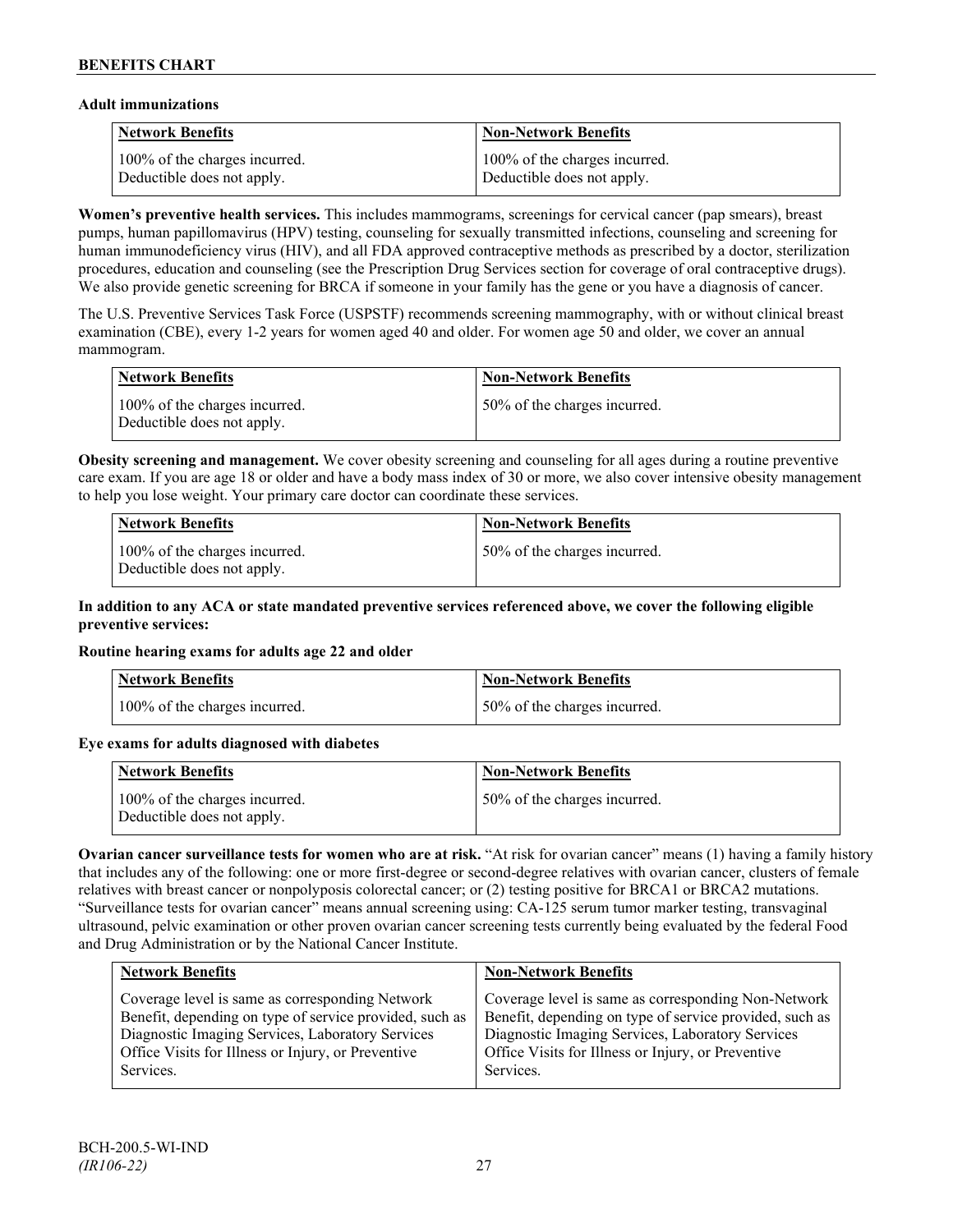### **Limitations:**

• Services are not preventive if received as part of a visit to diagnose, manage or maintain an acute or chronic medical condition, illness or injury. When that occurs, unless otherwise indicated above, standard deductibles, copayments or coinsurance apply.

#### **Not Covered:**

- Routine eye exams for adults age 22 and older.
- See "Services Not Covered" in your Policy.

### **TELEHEALTH/TELEMEDICINE SERVICES**

#### **Definitions:**

**Telehealth, Telemedicine, or Virtual Care.** This is a means of communication between a health care professional and a patient. This includes the use of secure electronic information, imaging, and communication technologies, including:

- interactive audio or audio-video
- interactive audio with store-and-forward technology
- chat-based and email-based systems
- physician-to-physician consultation
- patient education
- data transmission
- data interpretation
- digital diagnostics (algorithm-enabled diagnostic support)
- digital therapeutics (the use of personal health devices and sensors, either alone or in combination with conventional drug therapies, for disease prevention and management)

#### Services can be delivered:

Synchronously: the patient and health care professional are engaging with one another at the same time; or Asynchronously: the patient and health care professional engage with each other at different points in time.

**Telephone Visits.** Live, synchronous, interactive encounters over the telephone between a patient and a healthcare provider.

**E-Visit or Chat-Based Visits.** Asynchronous online or mobile app encounters to discuss a patient's personal health information, vital signs, and other physiologic data or diagnostic images. The healthcare provider reviews and delivers a consultation, diagnosis, prescription or treatment plan after reviewing the patient's visit information.

**Virtuwell<sup>®</sup>**. This is an online service for you to receive a diagnosis and treatment for certain conditions, such as a cold, flu, ear pain and sinus infections. You may access the Virtuwell website at [virtuwell.com.](https://www.virtuwell.com/)

**Video Visits.** Live, synchronous, interactive encounters using secure web-based video between a patient and a healthcare provider.

#### **Covered Services:**

The Plan covers the following methods of receiving care for services that would be eligible under the Plan if the service were provided in person.

#### **Scheduled telephone visits**

| <b>Network Benefits</b>       | Non-Network Benefits         |
|-------------------------------|------------------------------|
| 100% of the charges incurred. | 50% of the charges incurred. |

#### **E-visits**

### **Access to online care through Virtuwell at [virtuwell.com](http://www.virtuwell.com/)**

| Network Benefits              | Non-Network Benefits |
|-------------------------------|----------------------|
| 100% of the charges incurred. | No coverage.         |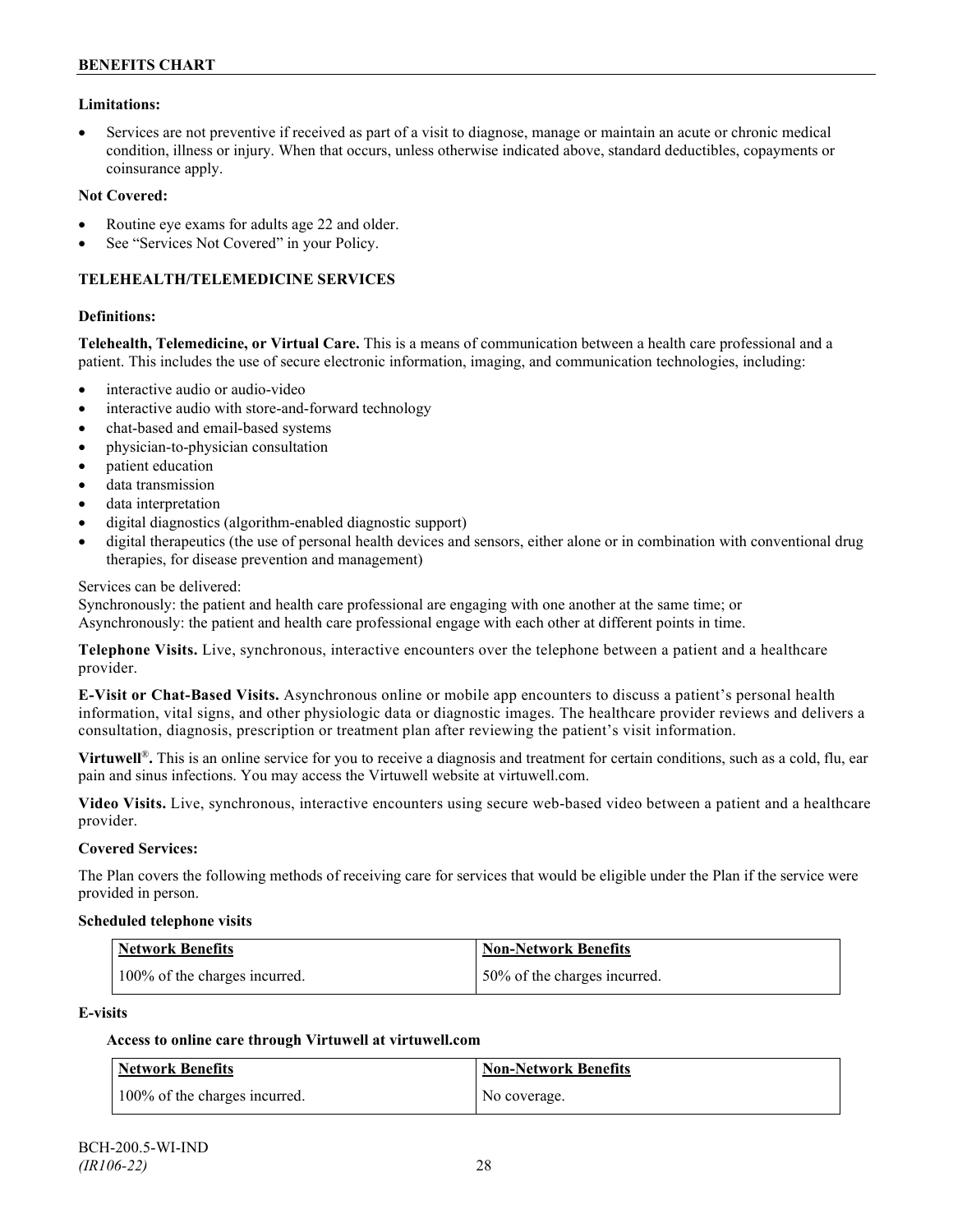### **All other E-visits**

| Network Benefits              | <b>Non-Network Benefits</b>  |
|-------------------------------|------------------------------|
| 100% of the charges incurred. | 50% of the charges incurred. |

### **First three visits with a Primary Care Provider**

The first three office visits, convenience clinic visits, telephone visits and e-visits combined in a calendar year are not subject to the deductible.

If any of the first three visits are Virtuwell visits, they are covered at 100%.

If any of the first three visits are office visits, they are covered at 100%, subject to a copayment of \$30 per visit.

If any of the first three visits are convenience clinic visits, telephone visits or E-visits (other than Virtuwell), they are covered at 100%, subject to a copayment of \$15.

Then services will be covered at the deductible and coinsurance and/or copayment indicated for office visits, convenience clinic visits, telephone visits and e-visits.

Physician services are included; however, office procedure, laboratory, radiology and other ancillary services are not included and will be subject to the deductible and coinsurance and/or copayment.

### **Not Covered:**

See "Services Not Covered" in your Policy.

### **TRANSPLANT SERVICES**

#### **Applicable Definitions:**

**Autologous.** This is when the source of cells is from the individual's own marrow or stem cells.

**Allogeneic.** This is when the source of cells is from a related or unrelated donor's marrow or stem cells.

**Allogeneic Bone Marrow Transplant.** This is when the bone marrow is harvested from the related or unrelated donor and stored. The patient undergoes treatment which includes tumor ablation with high-dose chemotherapy and/or radiation. The bone marrow is reinfused (transplanted).

**Autologous Bone Marrow Transplant.** This is when the bone marrow is harvested from the individual and stored. The patient undergoes treatment which includes tumor ablation with high-dose chemotherapy and/or radiation. The bone marrow is reinfused (transplanted).

**Autologous/Allogeneic Stem Cell Support.** This is a treatment process that includes stem cell harvest from either bone marrow or peripheral blood, tumor ablation with high-dose chemotherapy and/or radiation, stem cell reinfusion, and related care. Autologous/allogeneic bone marrow transplantation and high dose chemotherapy with peripheral stem cell rescue/support are considered to be autologous/allogeneic stem cell support.

**Designated Transplant Center.** This is any health care provider, group or association of health care providers designated by us to provide services, supplies or drugs for specified transplants for our Insureds.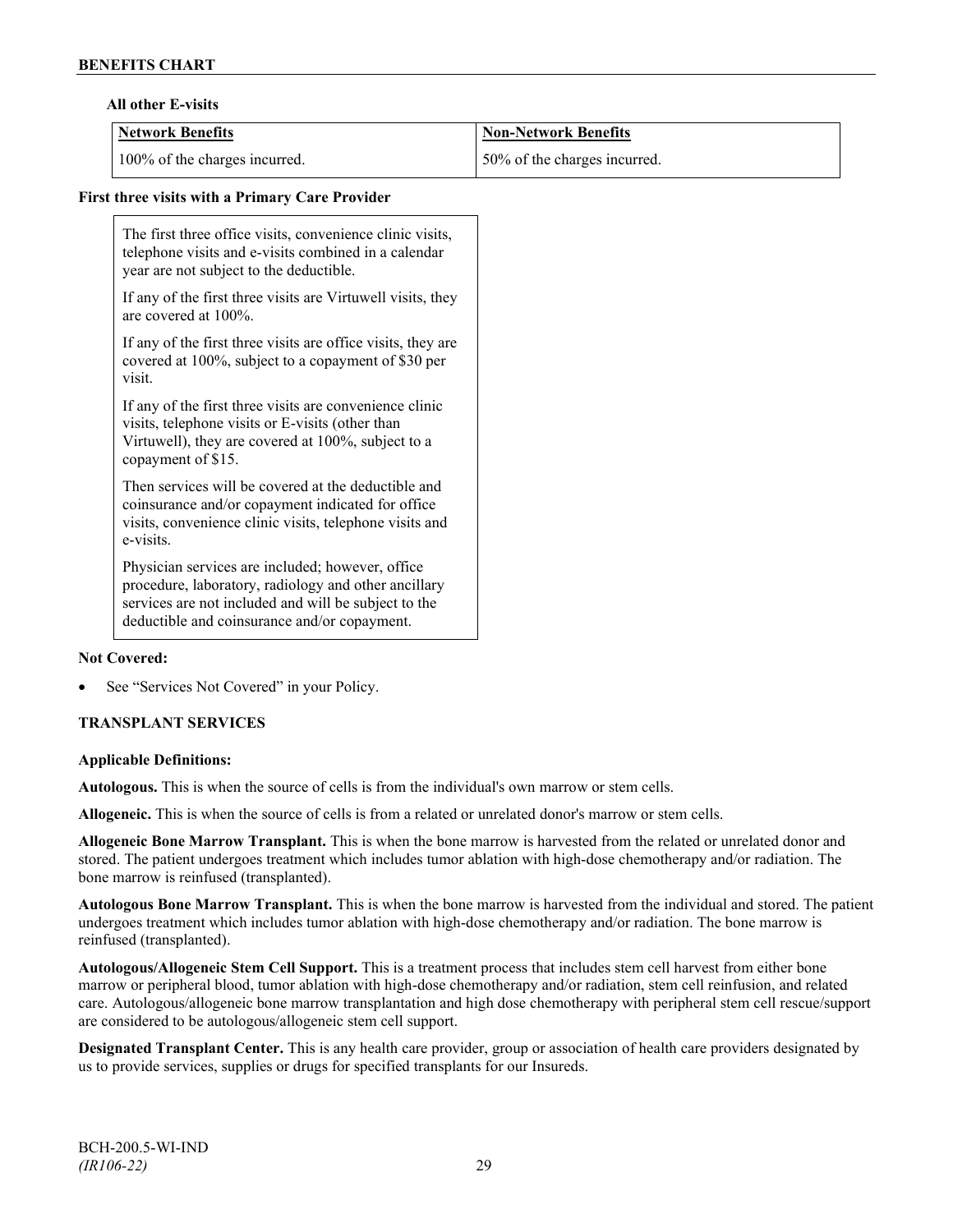**Transplant Services.** This is transplantation (including retransplants) of the human organs or tissue listed below, including all related post-surgical treatment, follow-up care and drugs and multiple transplants for a related cause. Transplant services do not include other organ or tissue transplants or surgical implantation of mechanical devices functioning as a human organ, except surgical implantation of an FDA approved Ventricular Assist Device (VAD) or total artificial heart, functioning as a temporary bridge to heart transplantation.

Prior authorization is required prior to consultation to support coordination of care and benefits.

### **Covered Services:**

We cover eligible transplant services (as defined above) while you are covered under your Policy. Transplants that will be considered for coverage are Limited to the following:

- Kidney transplants for end-stage disease.
- Cornea transplants for end-stage disease.
- Heart transplants for end-stage disease.
- Lung transplants or heart/lung transplants for: (1) primary pulmonary hypertension; (2) Eisenmenger's syndrome; (3) endstage pulmonary fibrosis; (4) alpha 1 antitrypsin disease; (5) cystic fibrosis; and (6) emphysema.
- Liver transplants for: (1) biliary atresia in children; (2) primary biliary cirrhosis; (3) post-acute viral infection (including hepatitis A, hepatitis B antigen e negative and hepatitis C) causing acute atrophy or post-necrotic cirrhosis; (4) primary sclerosing cholangitis; (5) alcoholic cirrhosis; and (6) hepatocellular carcinoma.
- Allogeneic bone marrow transplants or peripheral stem cell support associated with high dose chemotherapy for : (1) acute myelogenous leukemia; (2) acute lymphocytic leukemia; (3) chronic myelogenous leukemia; (4) severe combined immunodeficiency disease; (5) Wiskott-Aldrich syndrome; (6) aplastic anemia; (7) sickle cell anemia; (8) non-relapsed or relapsed non-Hodgkin's lymphoma; (9) multiple myeloma; and (10) testicular cancer.
- Autologous bone marrow transplants or peripheral stem cell support associated with high-dose chemotherapy for: (1) acute leukemia; (2) non-Hodgkin's lymphoma; (3) Hodgkin's disease; (4) Burkitt's lymphoma; (5) neuroblastoma; (6) multiple myeloma; (7) chronic myelogenous leukemia; and (8) non-relapsed non-Hodgkin's lymphoma.
- Pancreas transplants for simultaneous pancreas-kidney transplants for diabetes, pancreas after kidney, living related segmental simultaneous pancreas kidney transplantation and pancreas transplant alone.

To receive Network Benefits, charges for transplant services must be incurred at a Designated Transplant Center.

The transplant-related treatment provided, including expenses incurred for directly related donor services, shall be subject to and in accordance with the provisions, limitations, maximums and other terms of your Policy.

Medical and hospital expenses of the donor are covered only when the recipient is an Insured and the transplant and directly related donor expenses have been prior authorized for coverage. Treatment of medical complications that may occur to the donor are not covered. Donors are not considered Insureds, and are therefore not eligible for the rights afforded to Insureds under your Policy.

The list of eligible transplant services and coverage determinations are based on established medical policies, which are subject to periodic review and modifications by the medical director.

| Network Benefits                                  | <b>Non-Network Benefits</b> |
|---------------------------------------------------|-----------------------------|
| See Network Inpatient Hospital Services Benefits. | No coverage.                |